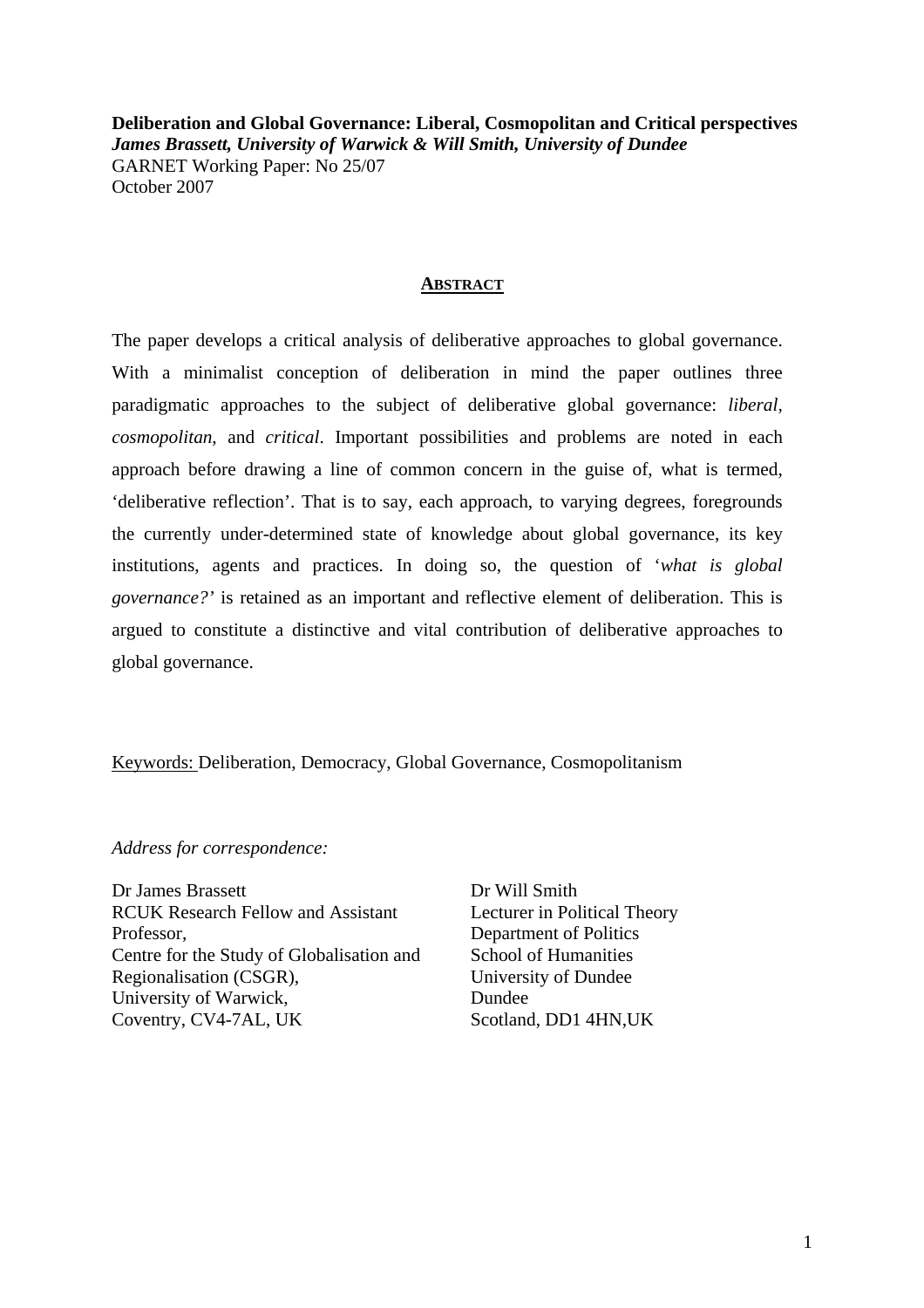# **Introduction1**

 $\overline{a}$ 

Recent decades have seen a proliferation of proposals within political theory and International Relations (IR) to reform global governance along *democratic* lines (Archibugi & Held, 1995; Held, 1997; Falk, 1998). It is, though, increasingly possible to discern another, related but distinct, trend: proposals to reform these institutions by making them more *deliberative* (Bohman, 1999; Cochran, 2002; Dryzek, 2006). In many cases, these two aspirations––to enhance the democratic and deliberative character of global governance––go hand in glove, particularly when democracy itself is understood in deliberative terms. However, the sheer number of approaches that seek to open up governance to deliberative reason, contestation or some other mode of public communication, coupled with the fact that not all of these approaches are characterized by their advocates as democratic, suggests that it may be fruitful to focus specifically on the theme of deliberation. To that end, in this paper we address the emerging nexus between deliberation and global governance.

Three distinct approaches to deliberative global politics can be identified, which we label *liberal*, *cosmopolitan*, and *critical*. Although there is substantial diversity and disagreement within each paradigm, these labels mark out recognisable, albeit porous, boundaries in the intellectual terrain. Liberals aim to establish a shared basis for ongoing public reasoning between international actors, usually in the form of a minimum range of human rights, but do not equate this deliberative praxis with any broad based democratization of global governance. Cosmopolitans, by contrast, are more optimistic about using deliberation as a basis for achieving democracy at global – or at least *trans-national* – levels. And while critical approaches share this optimism, they focus more specifically on the democratic potential of deliberation within global civil society and its public spheres.<sup>2</sup>

In what follows, we provide a critical discussion of each approach. The aim is to map an emerging literature that is rich and promising, as well as complex and diverse. We highlight the strengths and weaknesses in liberal, cosmopolitan and critical approaches, with a view to

<sup>&</sup>lt;sup>1</sup> This working paper is part of an international and inter-disciplinary project on *Deliberation and Global Governance: Theory, Practice, Critique* that draws together theorists of deliberation with scholars of global governance with a view to mapping the merging terrain and exploring potential synergies. Participants involved with this project include James Bohman, Garrett Brown, Molly Cochran, Nancy Fraser, Randall Germain, Patrick Hayden, Richard Higgott, Kim Hutchings, Tony McGrew, Peter Newell, Philip Pettit, and Jan Art Scholte. Comments and questions are welcome:  $\frac{jamesbrassett@yahoo.com}{jamesbrassett@yahoo.com}$ <br><sup>2</sup> In this move a side critique is, no doubt, paid to what some critical theorists see as the excessive

institutionalism of liberals and cosmopolitans.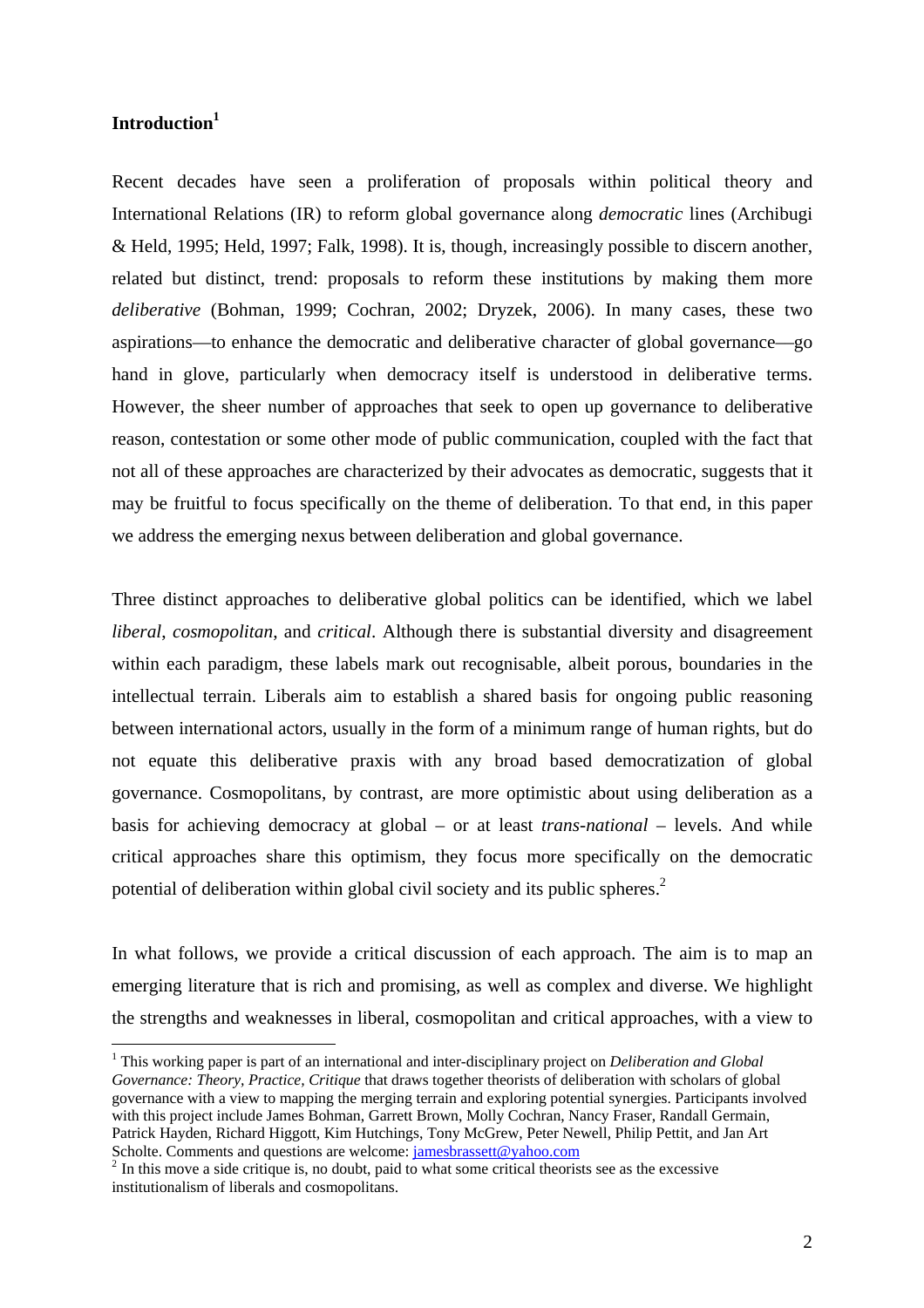encouraging their on-going development. Our suggestion is that, despite their differences, all three approaches unite in identifying deliberation as a vital tool of *critical reflection* in the global realm. The principal interest that these deliberative approaches should hold for academic study and political practice is, therefore, that they foreground the currently underdetermined state of knowledge about legitimacy and power in global governance, while developing a theoretically rich and operationally relevant approach to dealing with that indeterminacy.

### **1. The idea of deliberation**

What is 'deliberation'? How might we characterise *approaches to* or *practices of* global governance as 'deliberative'? And why has deliberation become such a prominent feature of proposals to reform global governance?

The idea of deliberation has, in recent times, been most commonly defined and defended by democratic political theorists (Bohman and Rehg, 1997; Elster, 1998; Fishkin and Laslett, 2003). Deliberative democracy denotes a system of government in which free and equal citizens engage in a collective process of debate and argument, within the framework of a shared constitution, to determine law and policy. What differentiates deliberative accounts from alternative interpretations of democracy is that decisions should not be made exclusively on the basis of an aggregation of preferences, or strategic compromises between competing interests, but on the basis of publicly expressible reasons. This idea of *public reasoning* is the defining feature of deliberative democracy, specifying the norms that are to regulate its institutions and argumentative practices (Freeman, 2000: 378).

Some accounts incorporate substantial restrictions on what can count as a genuinely public reason in deliberative democracy; for instance, they may require citizens to abstain from invoking their 'comprehensive moral or religious views' and deliberate on the basis of a 'family of political conceptions of justice', at least in relation to certain issues (Cohen, 1997: 415-416; Rawls, 1999: 140-141). Other accounts appear to adopt a broader interpretation of what can count as a publicly expressible reason, while retaining the idea that law and policy should, ideally, be made on the basis of reasons acceptable to all in conditions of pluralism (Bohman, 1996: 45-46; Habermas, 2006a: 10). Still others apparently eschew any kind of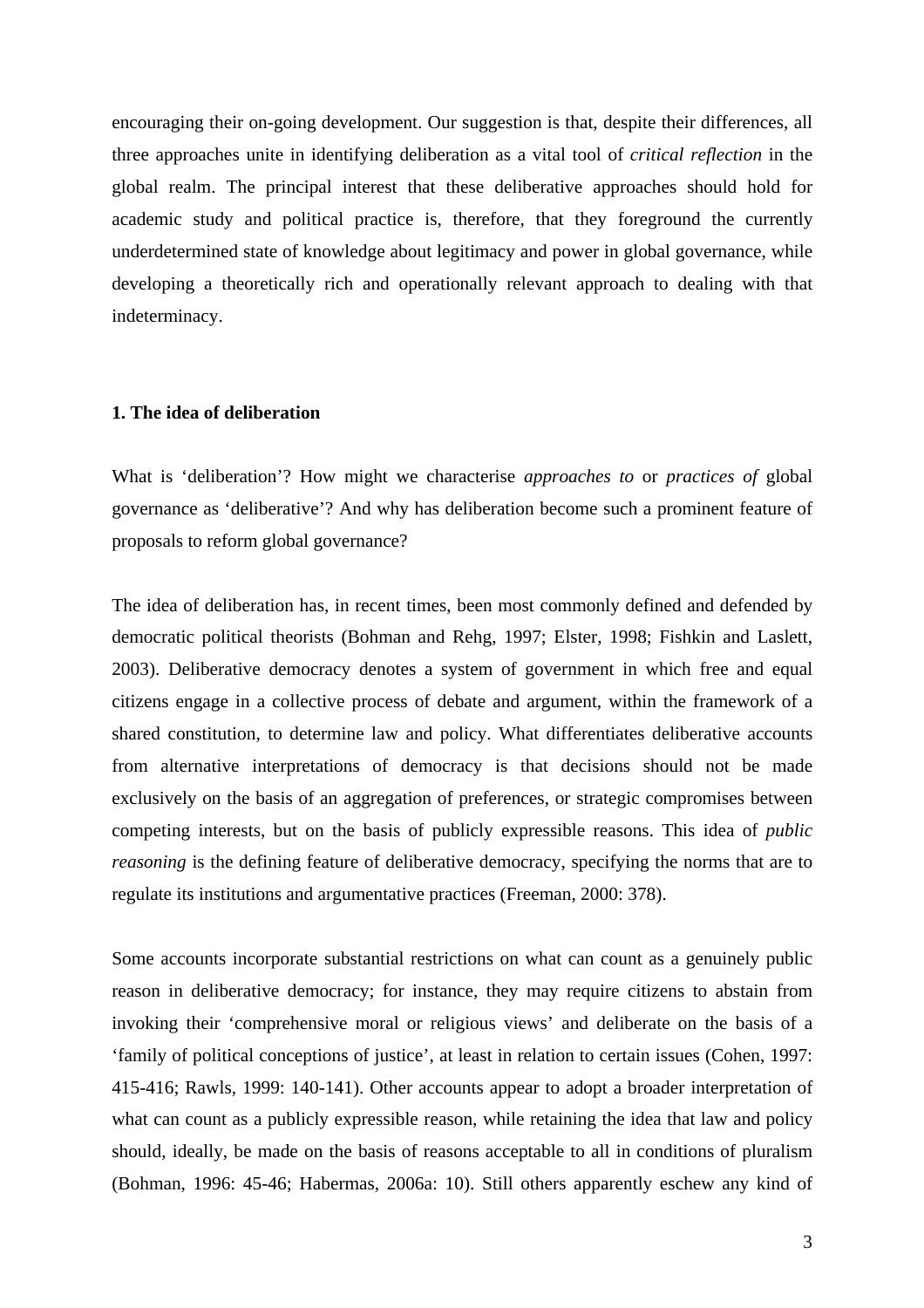content restriction on public reasoning, sanctioning a wide range of opinions and defending 'endogenous' characteristics of deliberation that will, hopefully, lead to reasoned outcomes (Dryzek, 2000: 168-169; Young, 2000: 135).<sup>3</sup> The common idea is that public deliberation – public reasoning about issues of shared concern – should be one of the principal ingredients of political life.

These theories of deliberative democracy are a major source of inspiration for deliberative approaches to global governance. Taking our cue from these theories, we shall understand deliberation in minimal fashion as *a process of public reasoning geared towards generating decisions or opinions about how to resolve shared problems*. This minimal definition can be augmented by noting that, as in deliberative democracy, political decisions should be made on the basis of publicly expressible reasons, not merely an aggregation of preferences or a strategic compromise of interests. In addition, the process of debate that accompanies decision making should, as far as possible, be open and transparent.

We shall categorize an approach to global governance as 'deliberative', then, if it aims to embed processes of public reasoning at the heart of global decision-making, or if it at least aims to make global decision-making more responsive to public reasoning. The norm of deliberation could apply to institutions that are commonly identified as the principal global governance bodies, such as the UN, the WTO, the World Bank, the IMF, and the WHO. Alternatively, it could apply to less formal sites of communication, such as debate within civil society associations, non-governmental organisations, or transnational public spheres. The defining characteristic of a deliberative approach to global governance is its commitment to public reasoning in transnational and/or global realms.

We should stress at the outset that this thumbnail sketch does *not* presuppose that a deliberative approach to global governance must be democratic. This may seem strange, given our claim that deliberative accounts of democracy are a major influence on deliberative approaches to global governance. We deny that a deliberative approach to global governance must be democratic because of the simple fact that many theorists agree on the need to promote public reasoning at transnational and/or global levels but disagree about whether this

 $3$  Though there is often ambiguity: e.g. compare Dryzek (2000), p.68: 'any communication that cannot connect the particular to the general should be excluded', with Dryzek (2000), pp. 168-169: 'one cannot abolish prejudice, racism, sectarianism, and rational egoism by forbidding their proponents from public speaking'.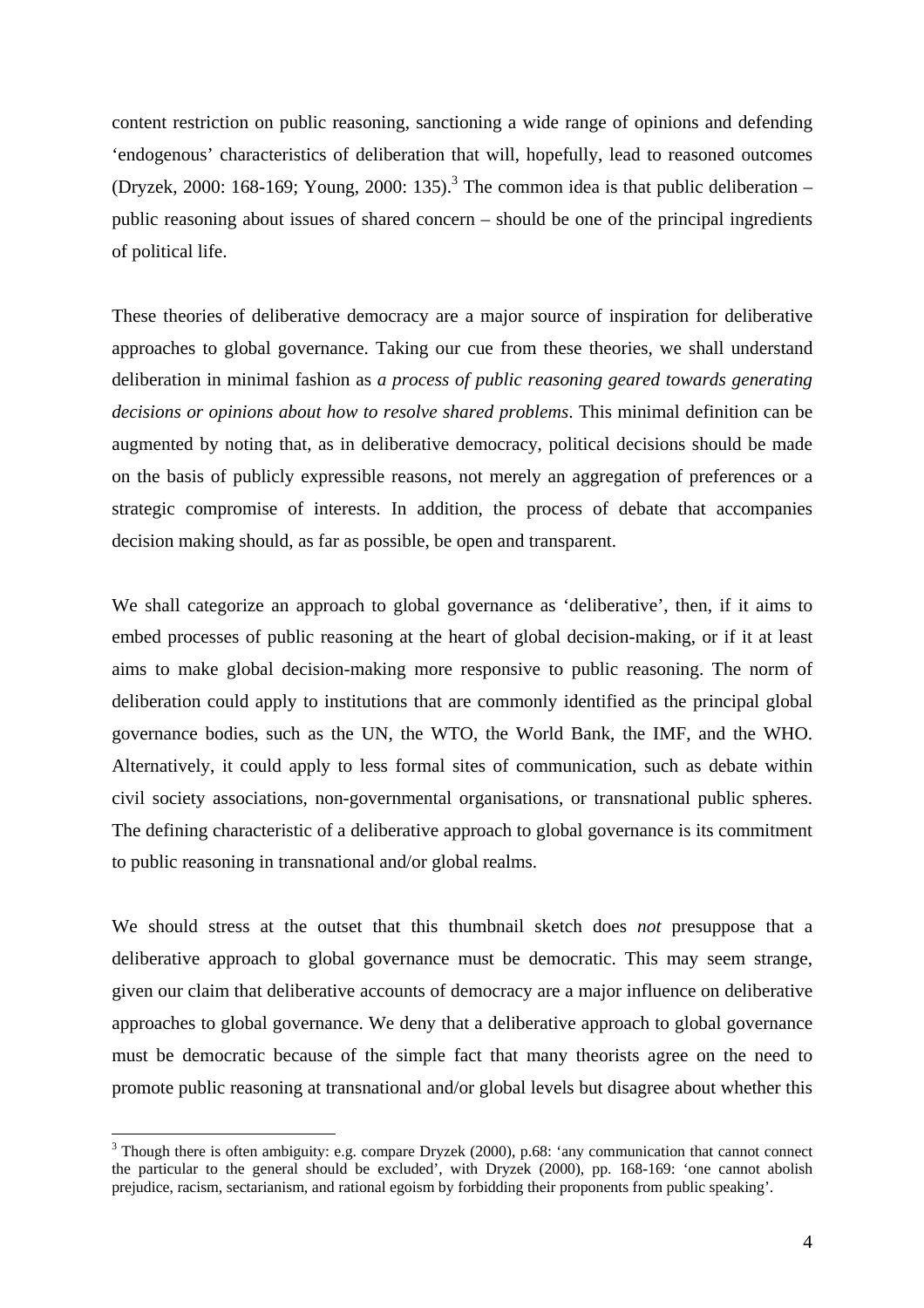public reasoning should be characterized as democratic. As we shall see, this issue is at the heart of the difference between liberals, on the one hand, and cosmopolitans and critical theorists, on the other. To take account of this disagreement we suggest, initially at least, disassociating the concept of deliberation from democracy.

Clearly our minimal understanding of deliberation as public reasoning does not have much content. The theorists that we discuss below substantiate the ideal of deliberative global governance by describing in more detail its fundamental features. But even with this minimal idea of deliberation, we can begin to understand the current vogue for deliberative approaches in political theory and IR. Pubic deliberation may improve the *legitimacy* of global governance, by requiring decisions to be made on the basis of publicly expressible reasons that affected parties can accept. Public deliberation may be an effective tool for promoting *transparency*, enabling those affected by decisions to see why and how they were made. It may also contribute to greater *accountability*, placing affected parties in a better position to understand and criticise the actions of global governance bodies. And it may promote greater *efficiency*, by increasing the in-put and circulation of relevant information and opinions in decision making processes.

Of course, all these claims for deliberation require greater elaboration and defence. And it should also be remembered that deliberative theorists often develop much more ambitious and transformative projects, some of which aim to fundamentally challenge current distributions of power and resources at the global level. The idea of deliberation can be applied to global governance in many different ways, with diverse political implications. It is to these more concrete applications that we now turn.

### **2. Deliberative approaches to global governance**

In this section, we introduce three paradigms within the emerging literature on deliberative global governance. The aim is to suggest categories that are sufficiently determinate to differentiate positions in the literature, while being flexible enough to allow for differences within and similarities between each camp. In using the labels 'liberal', 'cosmopolitan', and 'critical', we hope to capture something about the intellectual and political orientation of each approach. In relation to each position, we address three important questions: *who* deliberates, *what* do they deliberate about, and *why* is deliberation important?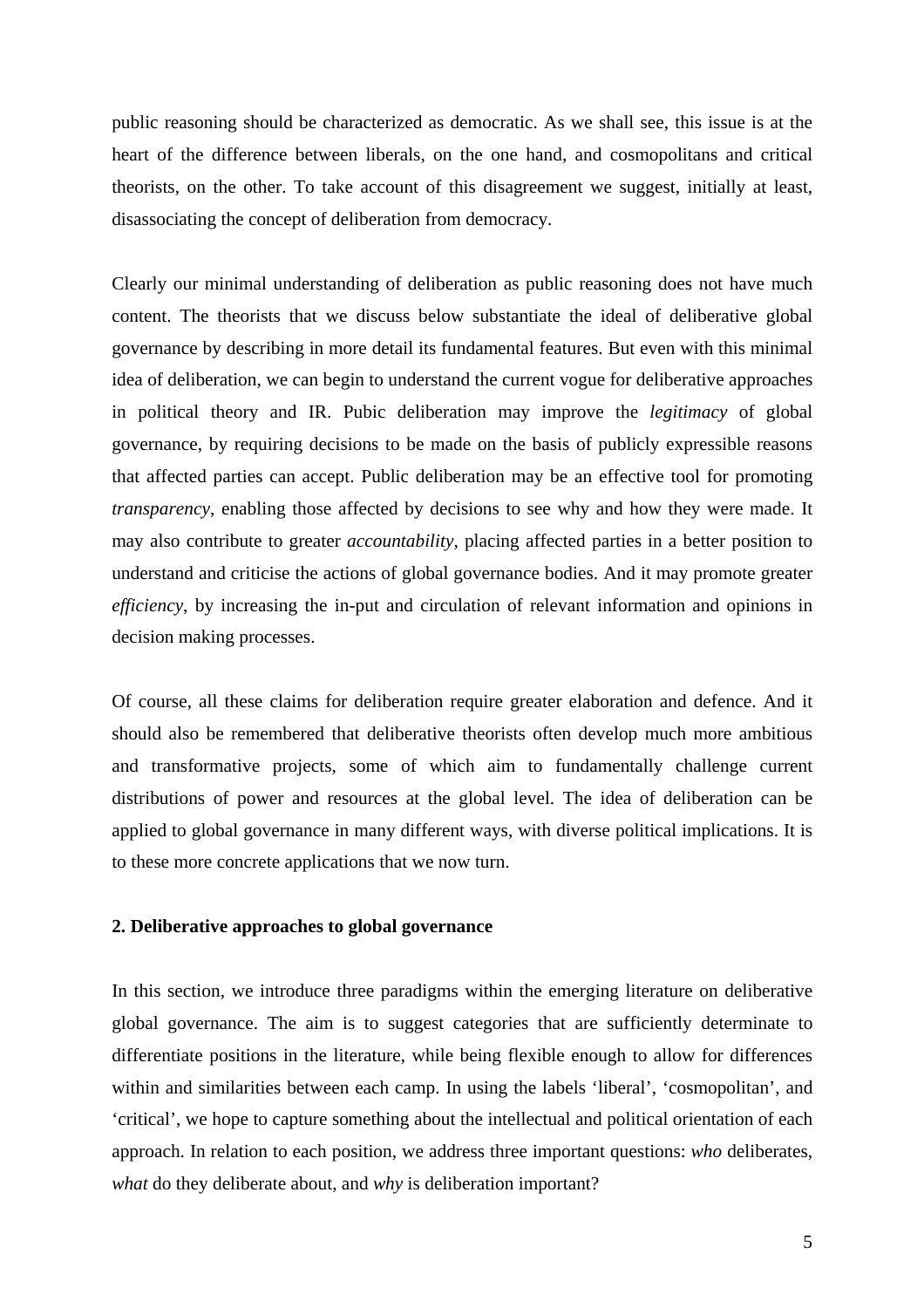### *1. Liberal approaches*

 $\overline{a}$ 

Liberal approaches identify public deliberation as an important component of global governance. They conceptualise deliberation as taking place primarily between representatives of bounded political societies within shared regional, international and global institutions. The content of deliberation is given by a liberal theory of international order, comprising principles to guide the foreign policy of states, guidance for the collective formulation of shared institutions or cooperative associations, and a statement of fundamental moral principles that can be shared by all members of the international 'society' of states. Deliberation is important because it provides a shared medium for debating and interpreting the principles that unite the society of states and an ongoing practice that might, if carried out in the right way, contribute to the deepening of ties between peoples.

This account is heavily influenced by John Rawls's account of liberal internationalism in *The Law of Peoples* (1999). It may seem strange to include this account in our discussion: after all, Rawls does not specifically discuss the issue of global governance and does not explicitly develop a deliberative approach towards it. Nonetheless, it qualifies for inclusion because it defends a conception of 'public reason' tailored to the international realm. Rawls defines this conception as 'the public reason of free and equal liberal peoples debating their mutual relations as peoples' (Rawls, 1999: 55).<sup>4</sup> Joshua Cohen elaborates on this liberal idea, by describing 'global public reason' as:

'a broadly shared set of values and norms for assessing political societies both separately and in their relations: a public reason that is global in reach, inasmuch as it applies to all political societies, and global in its agent, inasmuch as it is presented as the common reason of all peoples, who share responsibility for interpreting its principles, and monitoring and enforcing them' (Cohen, 2004: 195-196).

He embellishes this characterisation by describing global public reason as 'a broadly shared *terrain of deliberation*' (Cohen, 2004: 194, our italics). This metaphor captures an important function of global public reason: it provides a shared vocabulary for peoples to debate issues

 $4 \text{ A}$  'liberal people' is understood as having 'a reasonably just constitutional democratic government that serves their fundamental interests; citizens, united by what Mill called 'common sympathies'; and finally, a moral nature' (Rwals, 1999: 23). Peoples are different to states in that they do not enjoy the prerogatives of 'traditional sovereignty' (24). It should be stressed, though, that peoples are *like* states in that they are territorially bounded political communities, albeit with a 'moral nature'.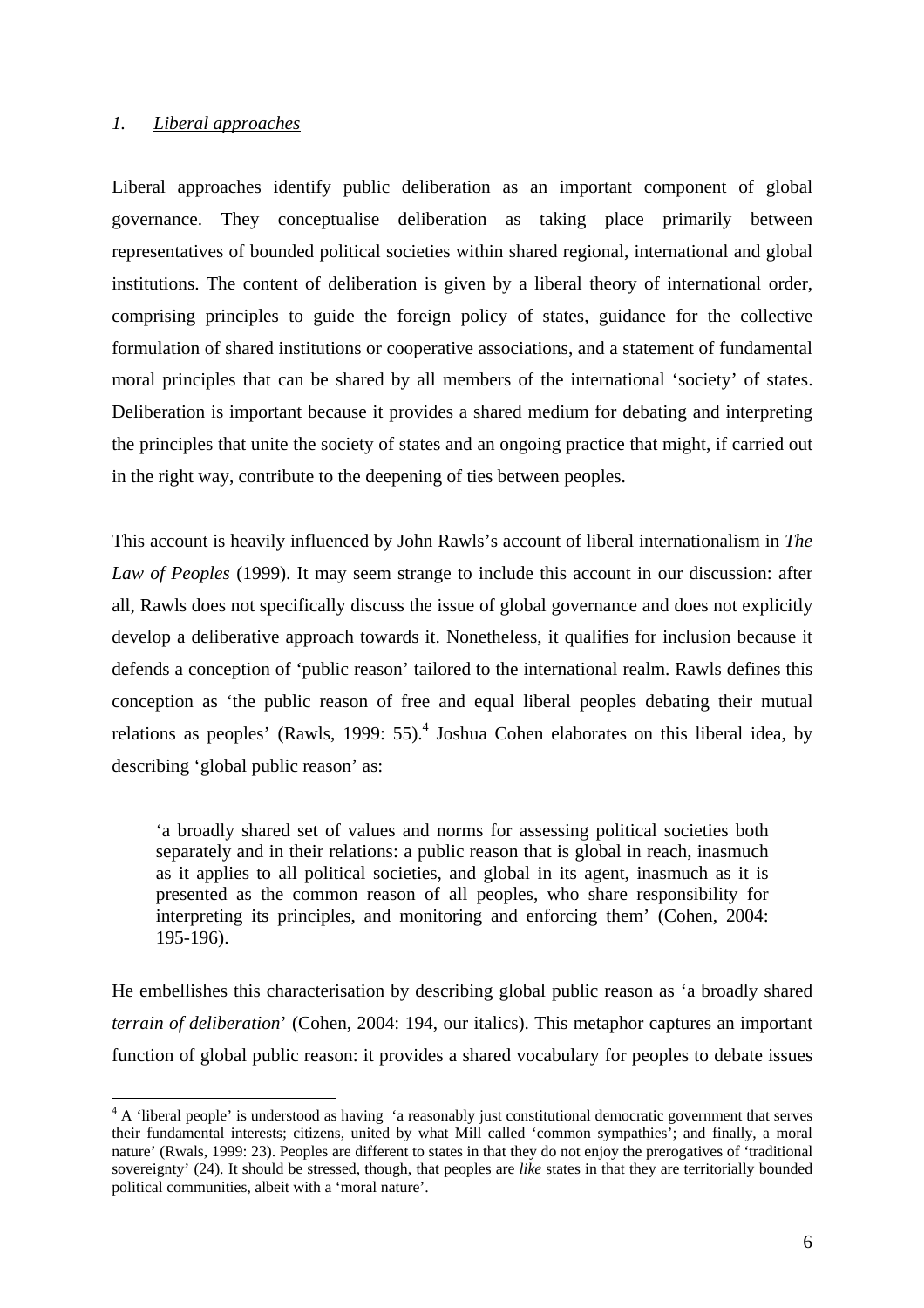of common concern and to determine the principles and arrangements that should underpin their cooperative activities.

In the Rawlsian account, the content of global public reason is given by 'familiar and largely traditional principles…from the history and usages of international law and practice' (Rawls, 1999: 41). These 'familiar' ideas include, amongst others, the equality of peoples, principles to limit the pursuit of state interests and the waging of war, and respect for human rights (Rawls, 1999: 37). This content supplies a store of publicly expressible reasons, which should be the basis for peoples justifying their foreign policies to one another and engaging in shared deliberation.

A distinguishing characteristic of global public reason is that the 'terrain of deliberation' that it maps does not include ideas and principles that are unlikely to gain widespread adherence in conditions of substantial philosophical, ethical and religious disagreement. Indeed, it is a defining feature of the approach to deliberative global governance developed by Rawls and Cohen that they avoid drawing on such views; for instance, both authors are careful not to invoke controversial ethical, moral or religious values, even including some that are core components of a liberal conception of justice for a constitutional democracy, when working out the rationale and range of human rights that should inform liberal foreign policy and global political institutions (Rawls, 1999: 68; Cohen, 2004: 197).<sup>5</sup> The reason for this abstinence derives from their commitment to *liberal toleration*. On this interpretation, toleration should caution liberals against a wholesale projection of their own vision of justice onto the global realm (Rawls, 1999: 60). As Cohen puts it:

'Of course there are limits on toleration: and an aim of the conception of human rights is to set out those limits. But the observation here is simply that, once we take into consideration the value of toleration, we will be more inclined to accept differences between what we take to be the correct standard of justice––and the rights ingredient in those standards––and the human rights standards to which all political societies are to be held accountable' (Cohen, 2004: 212).

Toleration requires that liberal peoples––and, indeed, liberal political philosophers––should accept a less comprehensive package of human rights globally than they would domestically.

<sup>&</sup>lt;sup>5</sup> Cohen characterises human rights as necessary conditions for enjoying 'membership or inclusion in an organized political society' (Cohen, 2004: 197). He illustrates the versatility of this approach by showing how such a view can be compatible with a variety of 'comprehensive' doctrines, including Catholicism, Confucianism and Islam.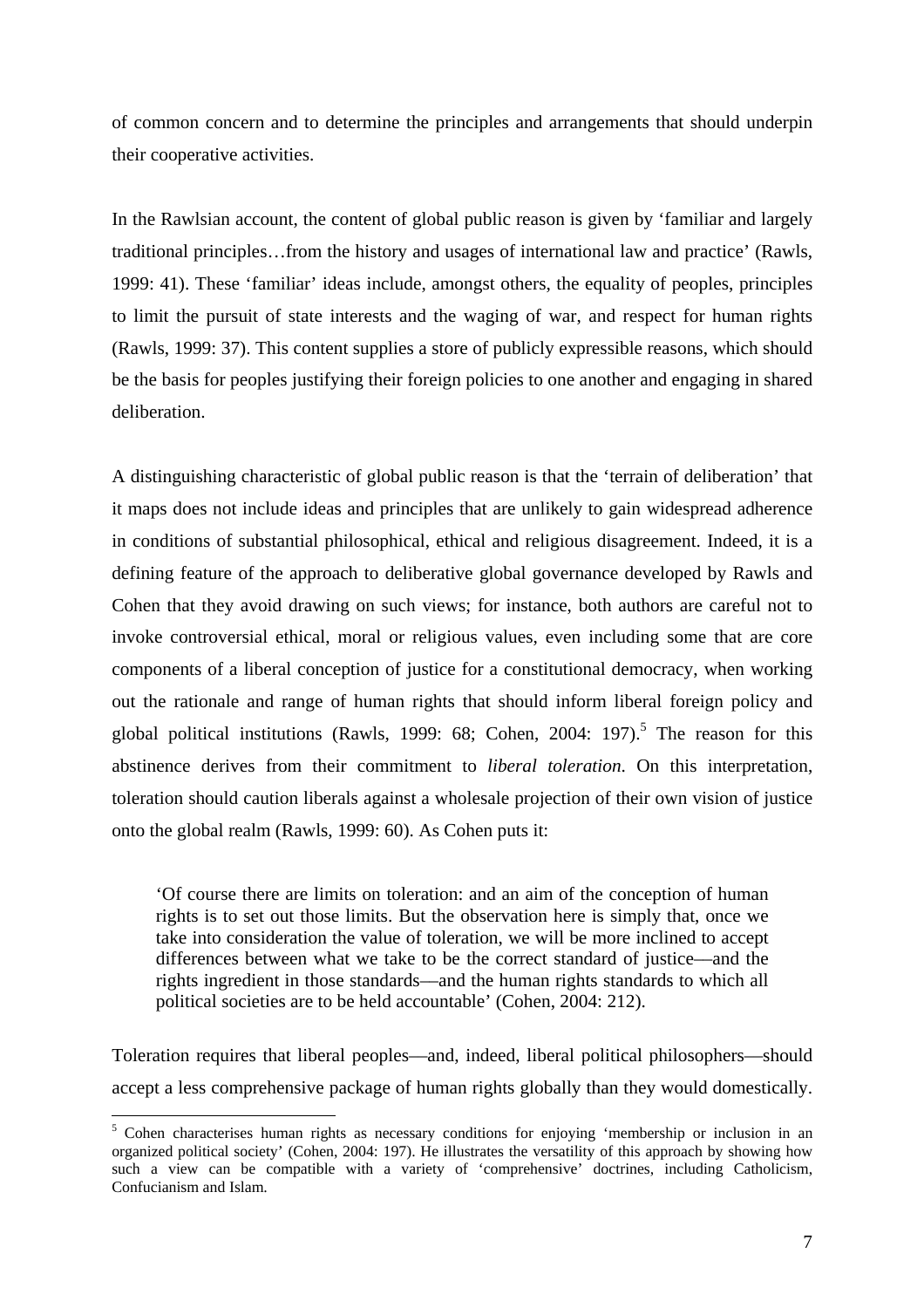According to Rawls and Cohen, for example, an international doctrine of human rights acceptance of which is a condition of equal standing in a society of peoples––should not incorporate a right to democratic government, though it does incorporate some sort of right of consultation or interest representation (Rawls, 1999: 72; Cohen, 2004: 197). This would mean that, in a society of peoples deliberating its underlying values according to global public reason, liberal peoples should not publicly criticize or impose sanctions against regimes that are not democratic, at least insofar as the latter satisfy a minimum threshold of 'decency' (Rawls, 1999: 61).

The fact of global disagreement and the requirements of toleration combine to generate a theory of global public reason that differs in content to the public reason of a democratic society (Rawls, 1999: 55). This underscores the fact that the liberal approach under review here does not conceptualise the global arena as a potentially *democratic* space.<sup>6</sup> It does not incorporate many of the core ideas associated with democracy, including equal political rights, in global public reason. Nor does it conceptualise individual citizens as the primary agents within global deliberation; in particular, it does not require participation of individuals within global deliberative practices, nor does it require holders of political power—peoples pursing foreign policies or institutions of global governance––to justify their decisions directly to individuals. Rather, it offers a different standard of legitimacy for global decision making. It suggests that, in order to be legitimate, institutions and actions at regional, international, and global levels must be defended on the basis of arguments that can be reasonably accepted from the perspective of liberal and decent peoples:

'the ideal of the public reason of free and equal peoples is realized, or satisfied, whenever chief executives and legislators, and other government officials, as well as candidates for public office, act from and follow the principles of the Law of Peoples and explain to other peoples their reasons for pursuing or revising a people's foreign policy and affairs of state that involve other societies' (Rawls, 1999: 56).

This characterisation of the 'ideal' of public reason indicates that a key aim of the liberal approach is to establish conditions of 'mutual respect' among peoples (Rawls, 1999: 122; Cohen, 2004: 212). This respect is manifested through a shared process of reason giving in

<sup>&</sup>lt;sup>6</sup> The liberal approach *can* incorporate democracy beyond the borders of a liberal people in the following circumstances: two or more liberal peoples propose to pool their sovereignty by forming a 'single society' or a 'federal union' and each win the consent of their respective populations through a process of public deliberation and political election (Rawls, 1999: 43ff; Cohen and Sabl, 1997).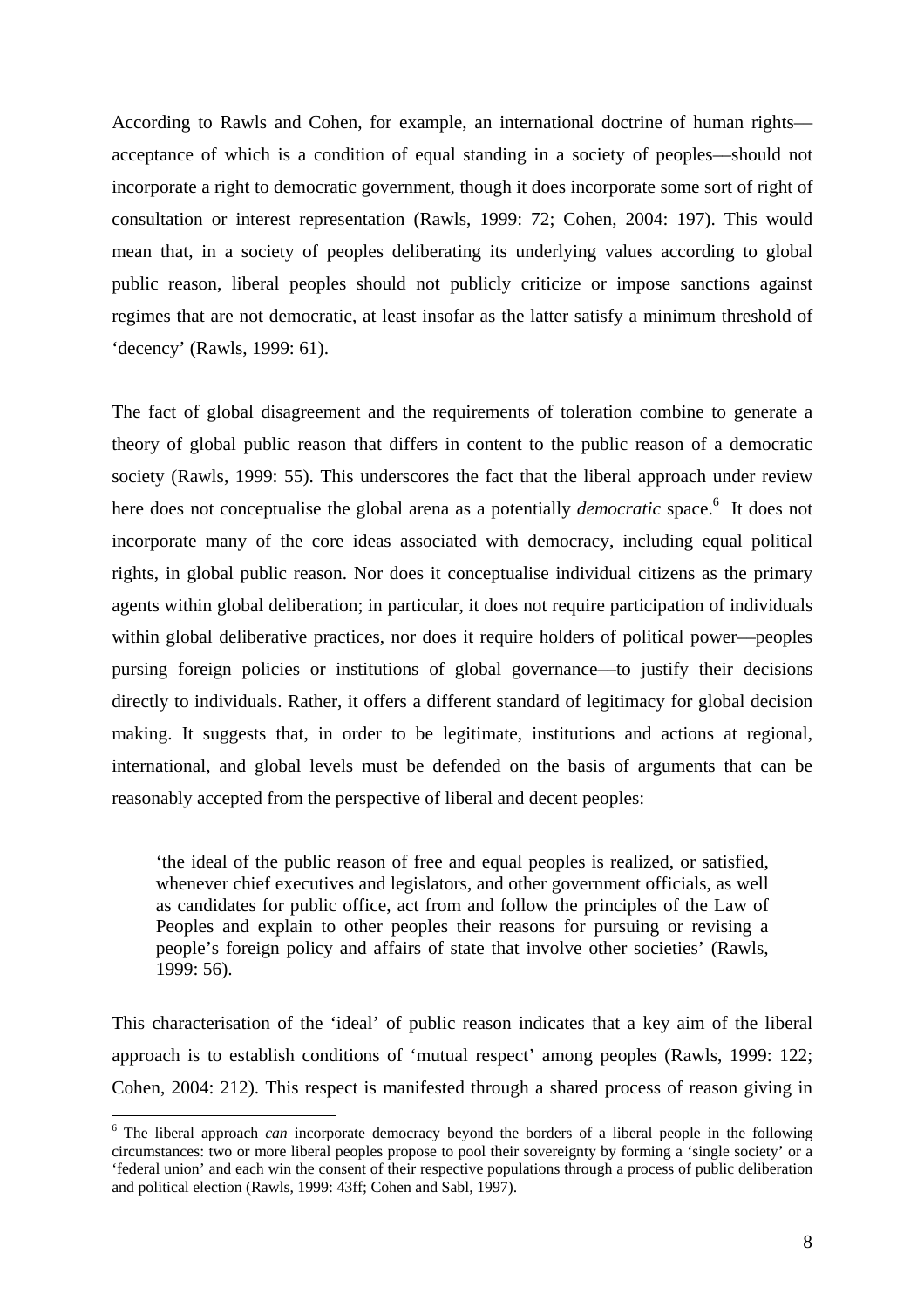which representatives of peoples advance arguments that they believe, in good faith, could be accepted as reasonable by other peoples, with their different ideas about culture, value, and political justice. In addition, the deliberative practices of a society of peoples, and the various cooperative practices and institutions it facilitates, will hopefully deepen ties of 'affinity' between peoples over time (Rawls, 1999: 112-113). This 'pacification' of the global order, however, does not amount to a democratisation of it.

The liberal account of global deliberation contains much of interest and originality: in particular, it advances a powerful argument from toleration for why the aspiration to 'export' liberal democratic values may be inappropriate. As an account of global deliberation, however, it is somewhat unclear and incomplete. In particular, the Rawlsian model of global public reason is vulnerable to three objections.

First, it lacks a full and clear account of the *scope* of global public reason: that is, the agents and issues to which it applies. In particular, it is not always clear whether the norms of global public reason apply to *all* agents who might exercise political power within the international arena. This lack of clarity emerges when Rawls addresses whether or not it is reasonable to offer non-liberal peoples financial incentives to become more liberal. While this would be an unreasonable foreign policy for liberal *peoples* to pursue, it would apparently not be an unreasonable policy for financial institutions such as the IMF (Rawls, 1999: 84-85). This suggests that global public reason applies strictly to peoples but not so strictly to the global governance institutions they may set up. In addition, it is not always clear whether the norms of global public reason apply to all issues that might collectively concern the society of peoples. Global public reason appears to apply primarily to discussions about the underlying values of a society of peoples, such as the interpretation and enforcement of human rights, though it is unclear whether and how it could be extended to apply to shared deliberation over a broader global policy agenda.<sup>7</sup>

Second, we lack a full and clear account of the *requirements* of global public reason: that is, what public reason permits and prohibits in deliberation between peoples. In relation to foreign policy, it is clear that public reason prohibits justifications for coercive acts against other peoples that presuppose a comprehensive doctrine (Rawls, 1999: 84). It is less clear,

 $<sup>7</sup>$  The utility of public reason as a guide for global debate over contentious issues is, however, explored by Frans</sup> Brom in an interesting article on the international trade dispute over GM food (Brom, 2004).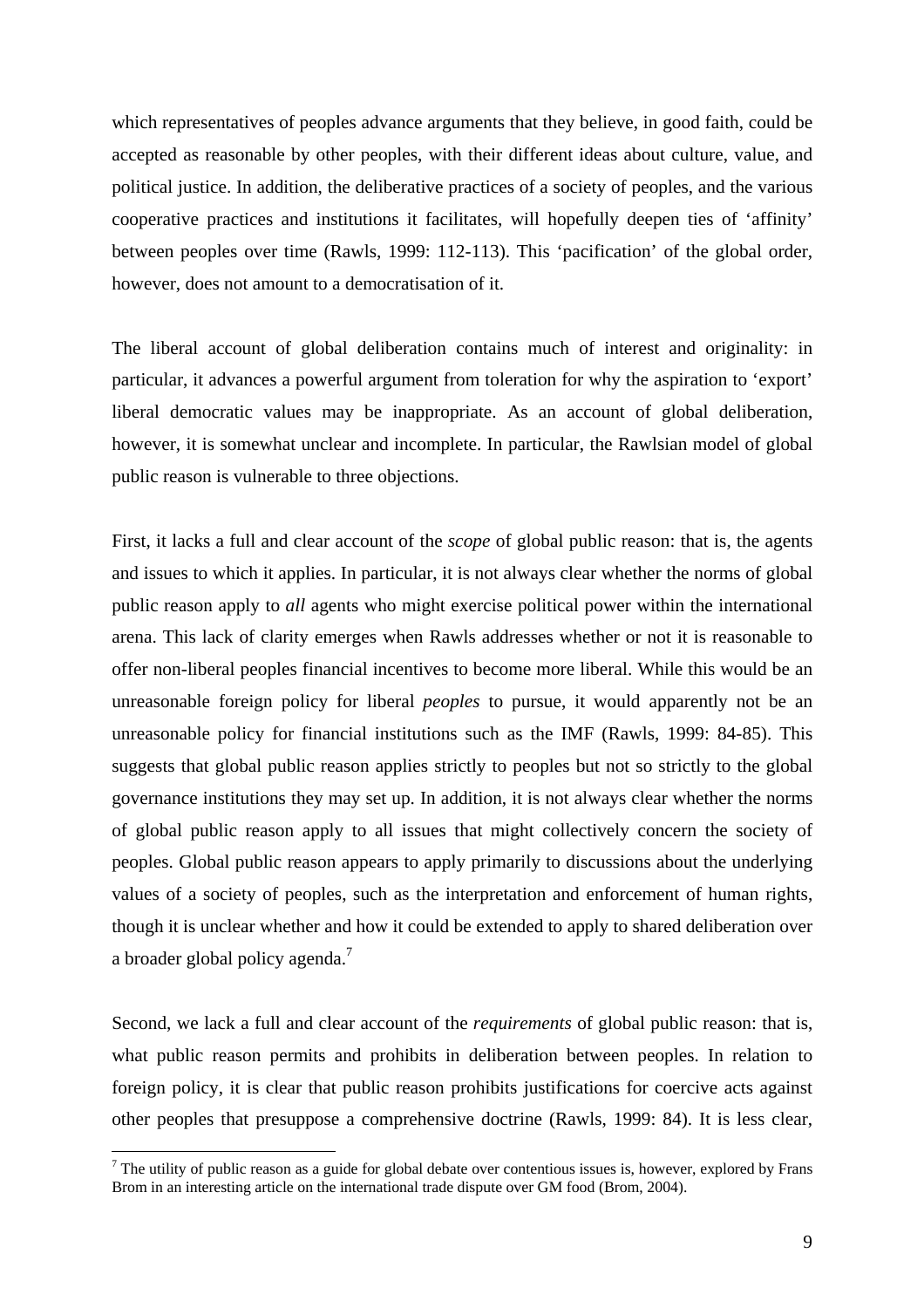however, what public reason requires in relation to *non*-coercive—or diplomatic—relations between peoples. Indeed, Rawls treads a somewhat thin line by expressly allowing that liberal peoples have an entitlement to raise 'critical objections' against decent peoples while at the same time requiring that relations of 'mutual respect' obtain between them (Rawls, 1999: 84).

Third, we lack an account of what we might describe as the *evolution* of global public reason: that is, whether and how its content––its ideas of international order and its account of human rights––might change over time (Buchanan, 2004: 42). There is some suggestion that evolution might be a consequence of internal reforms within well ordered societies, particularly if non-liberal societies undergo a process of un-coerced democratization (Rawls, 1999: 61-62). There is little indication, though, of how global public reason itself might be a means of re-interpreting or re-creating the terms of cooperation between peoples. This is in stark contrast to the ideal of public reason as it is worked out by Rawls for liberal societies. The public reason of a liberal society is made up of a 'family of political conceptions of justice', meaning that 'the forms of permissible public reason are always several'. The content of public reason is thus not 'fixed', but can potentially change over time: if this were not the case 'the claims of groups or interests arising from social change might be repressed and fail to gain their appropriate political voice' (Rawls, 1999: 142-143). It may be that global public reason, suitably elaborated, has a similar 'dynamic' potential, though that potential appears, to us anyway, less evident.

In a recent article, Allen Buchanan and Robert Keohane defend, from a liberal perspective, an account of legitimacy in global governance that combines respect for pluralism with an apparently more dynamic conception of global deliberation. They propose a standard of 'minimal moral acceptability' for global governance institutions, which, in a Rawlsian spirit, only incorporates the 'least controversial human rights' (Buchanan and Keohane, 2006: 421). At the same time, they defend an 'epistemic-deliberative' process, involving dialogue between those institutions and various critical constituencies, geared towards expanding the range of global human rights and improving the means of their realisation (Buchanan and Keohane, 2006: 425-426).

In making explicit the potential of global deliberation as a tool of *critical reflection*––and in making clear the role that non-governmental agents might play in deliberative practices––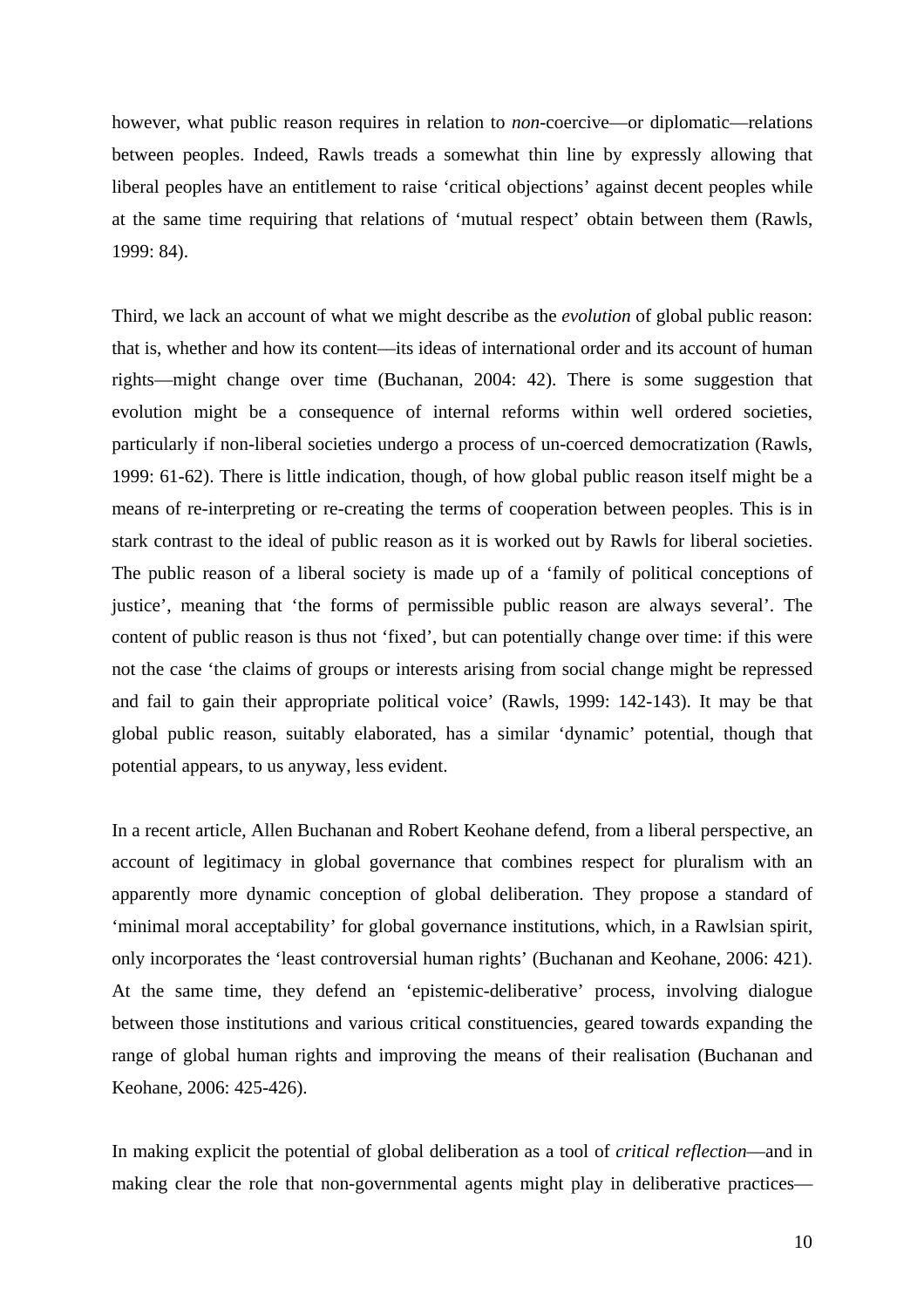Buchanan and Keohane arguably provide a link between the liberal approach under discussion here and the more cosmopolitan accounts we shall discuss below. To be sure, Buchanan and Keohane do not describe their proposal as a democratization of global governance. But they do move towards the cosmopolitan idea that global political power should be justifiable from the standpoint of individuals and not merely the 'peoples' they belong to (Buchanan and Keohane, 2006: 433). It is to these cosmopolitan accounts that we now turn.

#### *2. Cosmopolitan approaches*

 $\overline{a}$ 

Cosmopolitans identify deliberation as an important component of global governance. Like liberals, they see deliberation as a means of guiding foreign policy, forging 'trans-national' ties and institutions, and articulating shared global values. Unlike liberals, however, they have a broader account of the *agents* of deliberation: deliberators can include state representatives, non governmental organisations––including corporations and civil society groups––and individual citizens. And cosmopolitans differ from liberals in characterising deliberation as a means of *democratising* global governance.

One example is the programme for 'cosmopolitan democracy' advanced by David Held (1995, 2004). Held proposes a range of fundamental cosmopolitan principles, which should be the basis for a complex scheme of 'multi-layered' democratic governance and an enforceable system of global public law (Held, 2002a:  $23-44$ ).<sup>8</sup> The impetus behind this project is to allow communities to reclaim their capacity to exercise meaningful democratic self-determination, an opportunity denied them within the nation state in an era of globalization (Held, 2002b: 307-308).

Another example is the idea of 'cosmopolitan republicanism' recently developed by James Bohman (2001, 2004). Bohman rejects the ideal of self-determination and proceeds instead from the republican value of 'non-domination', arguing that individuals must have meaningful opportunities to contest arbitrary exercises of power (Bohman, 2004: 340-341). Given that the current regime of economic and political globalization allows for this kind of domination, a 'transnational' democratic practice, giving citizens opportunities to contest

 $8$  The precise nature and number of principles has not remained constant: there are seven listed in Held (2002a), and eight in Held (2005).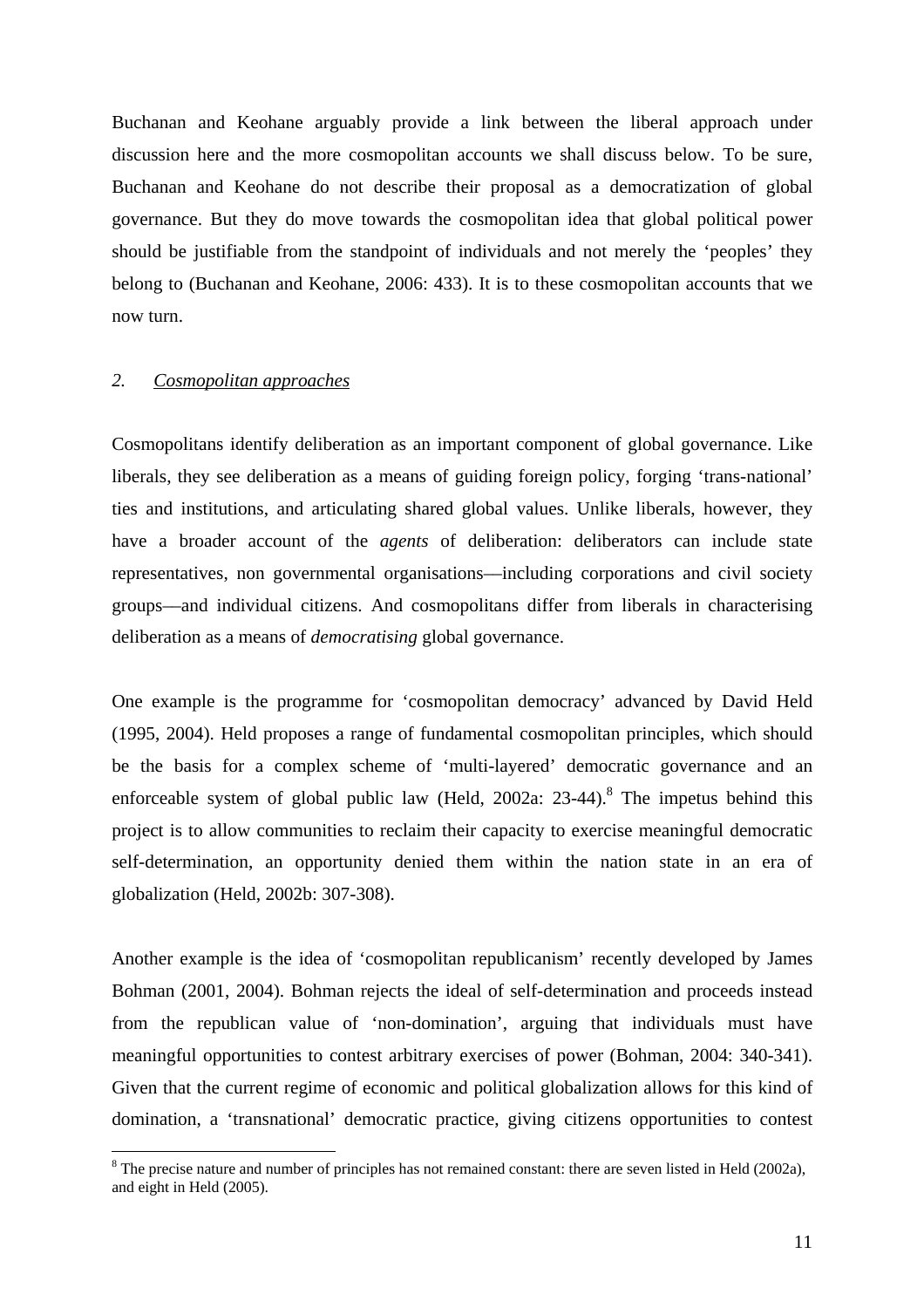existing sites of global power and to initiate deliberation about the nature and terms of that power, must be introduced (Bohman, 2005: 112).

Another influential example of this kind of approach can be found in the recent work of Jürgen Habermas (1999, 2001). According to Habermas, the failure of the nation state to safeguard individual basic rights, coupled with its current ineffectiveness as a means of exercising democratic control over a wide range of issues, requires a transition to a 'cosmopolitan condition' (Habermas, 2006b: 115). Such a process entails 'supranational' institutions operating at global level, capable of securing peace and upholding human rights, and 'transnational' institutions operating at regional levels, capable of democratically regulating global 'economic' and 'ecological' problems (Habermas, 2006b: 136).<sup>9</sup>

Cosmopolitan accounts differ from liberalism in emphasising that individual citizens are to be principal agents in deliberative politics (Bohman, 1997: 195). An aim of Bohman's cosmopolitan republicanism is to enhance the 'reason responsiveness' of global governance institutions, by which he means their accountability to the opinions and concerns of their constituents (Bohman, 2001: 12-13). As he puts it: 'institutions tend towards domination simply due to the absence of any obligation to provide a justification to citizens that they could accept' (Bohman, 2004: 437). Held also alludes to this idea, when he characterizes his project of 'cosmopolitan democracy' as one which 'builds on principles that all could reasonably assent to in defending basic ideas' (Held, 2003b: 313). Here we see a manifestation of a well known feature of almost all cosmopolitan theorising: its baseline commitment to the individual as 'the ultimate unit of moral concern' (Held, 2003b: 310). And this baseline commitment is one of the reasons why cosmopolitan approaches to deliberative global governance can be categorised, at least in their intent, as *democratic*.

Cosmopolitans endorse various methods of maximising opportunities for individuals to participate in and influence global deliberative processes. Cosmopolitan democrats pursue this aim through advocating the introduction of traditional tools of democracy, such as referenda and elections, at global levels (Held, 1995: 271-274). Other cosmopolitans, like Habermas, doubt the feasibility of recreating democracy at a global level, and focus more on

 $9<sup>9</sup>$  An oft-cited, but important, point to make about all these approaches is that none of them support the creation of a 'world state'; cosmopolitans do not want to recreate the nation state at a global level, but encourage us instead to devise an innovative institutional arrangements that would see power dispersed across different spatial sites or levels.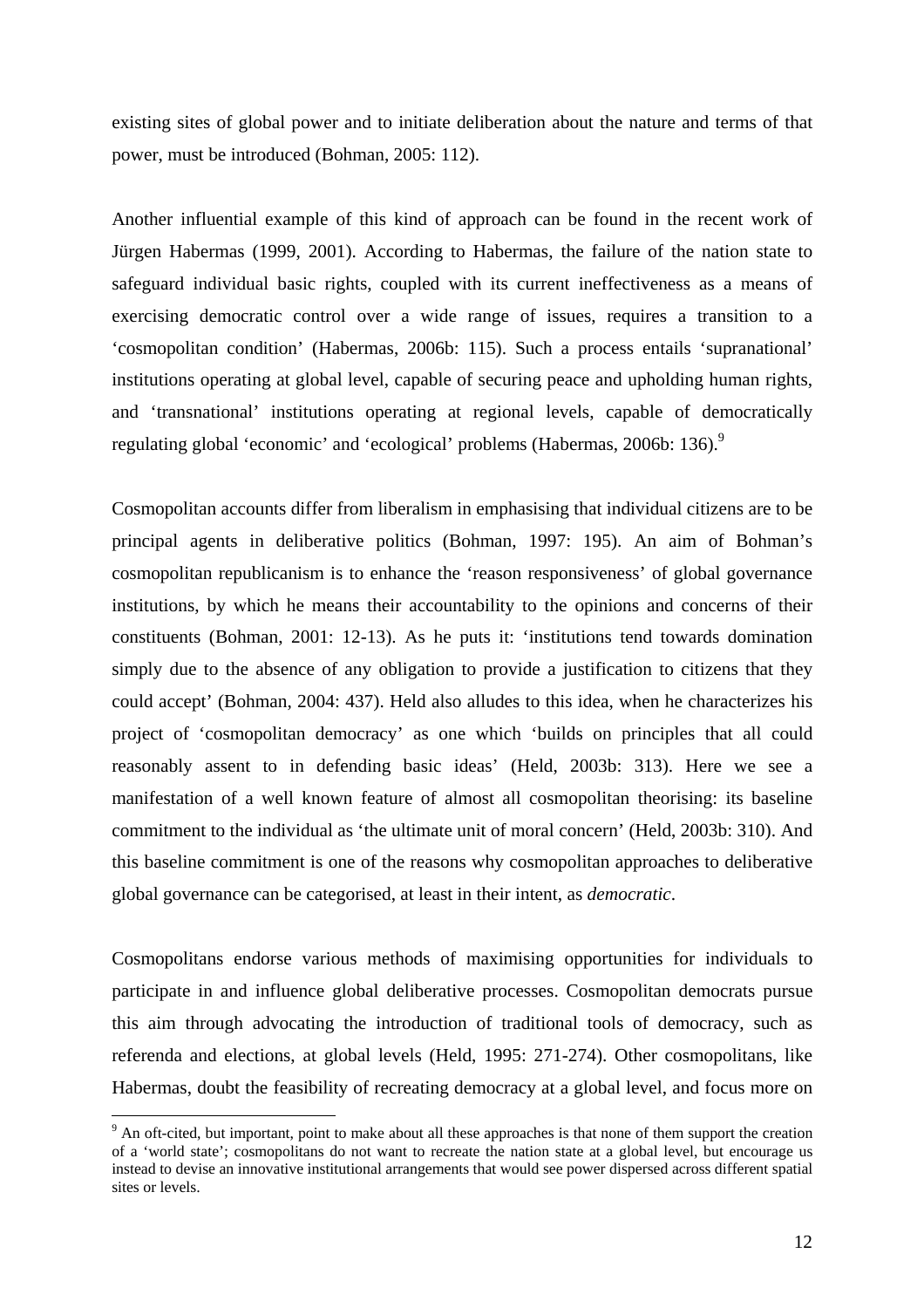the democratic potential of 'post-national' regional bodies, designed in the image of the European Union (Habermas, 2001: 107). Bohman's aspiration for a 'transnational democracy' arguably mediates these two positions: combining Held's aspirations for a global democratic praxis with Habermas's emphasis on evolving regional bodies (Bohman, 2007).

While cosmopolitans advance contrasting institutional blueprints, a common theme is that the democratic character of deliberation can be enhanced through the 'civilizing' influence of 'global civil society' (Kaldor, 2003: 12). Global civil society is comprised of various nongovernmental associations, whose agendas and organisational structures transcend national boundaries. Cosmopolitans identify these associations as important tools for enhancing accountability, through acting as 'surrogate addressees of claims concerning domination' (Bohman, 2004: 349; Nanz and Steffek, 2005: 198-200). Civil society organisations open up deliberative spaces through their criticism and contestation of global governance regimes; a 'global public sphere', driven by 'influence generated by media and news organisations and mobilized by social and political movements', may be capable of lending a degree of legitimacy to transnational and global decision making bodies (Habermas, 2006b: 142).

Talk of 'global civil society' and 'global public spheres' can sometimes descend into rather uncritical sloganeering, so it is important to appreciate their full significance within a cosmopolitan framework. As we saw earlier, a feature of deliberative democracy is that individuals governed by political power are owed a public justification for the exercise of that power. Cosmopolitans make a similar demand of global governance institutions, requiring that their basic values and political decisions be publicly defensible to the 'citizens of the world' whose lives are affected by them. The incorporation of INGOs and 'global civil society', therefore, is not merely defended as a way of rendering trans-national deliberative processes more transparent and accessible, though these goals are certainly important. It is also presented as a means of transforming the deliberative process itself, by pressurising those who wield power to offer public justifications for their actions.

This democratic orientation lends cosmopolitan approaches a radical aura that is arguably absent from the liberal accounts we surveyed in the previous section. Once again, however, lingering gaps and points of contention suggest that cosmopolitanism remains more of a 'research agenda' than a fully elaborated theoretical paradigm (Fine, 2005).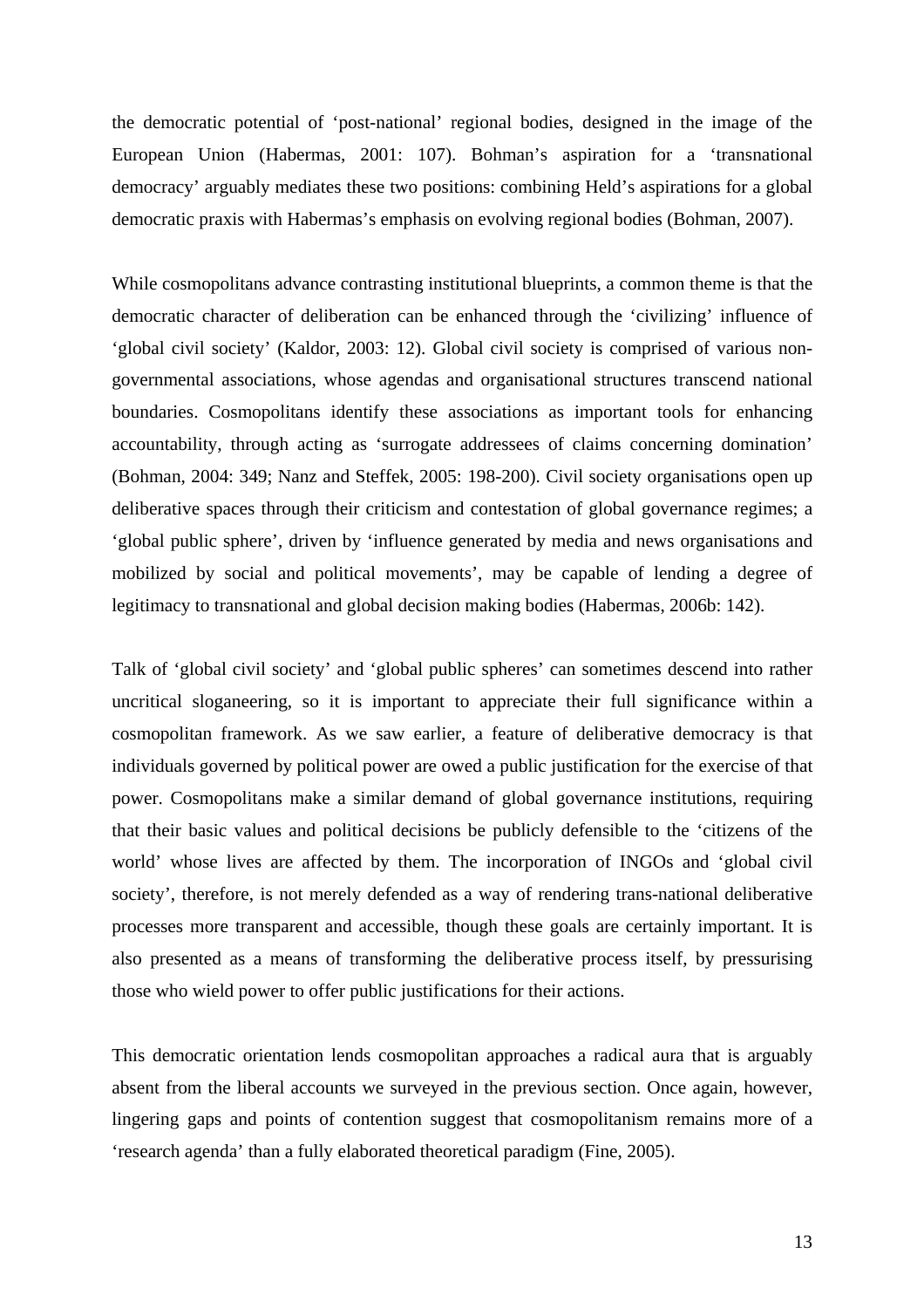First, there is some disagreement within cosmopolitan ranks about how best to *define*  democracy. In the three examples we are considering, for example, one can find two contrasting interpretations of its normative basis: self-determination (Held, Habermas) and non-domination (Bohman). The idea of non-domination may be more appropriate for the transnational realm, as it does not appear to require that we demarcate distinct democratic communities––or 'selves'––that can be ascribed their own governing institutions or mechanisms. Nonetheless, non-domination would still have to contend with the problem of how to determine relevant democratic constituencies: for instance, whose interests are to count in particular decisions?

Second, how should we understand––at a conceptual level––the necessary *preconditions* of democratic deliberation at transnational and global levels? Critics of projects to democratise sites of power beyond the nation-state point not merely to difficulties of scale, but also to challenges caused by the lack of a shared culture, language or ethos (Dahl, 1999: 32-34; Kymlicka, 2001: 238-239; Miller, 2000: 89-96).

As we have seen, one prominent cosmopolitan––Habermas––has been sufficiently moved by such concerns to effectively limit the aspiration to extend democracy beyond national borders to regional sites, where there may be sufficient cultural or historical resources to construct a common 'identity' (Habermas, 2006b: 67-82). Held and Bohman, by contrast, appear more optimistic about the potential for at least a partial democratisation of the global realm: both, therefore, must confront significant challenges. Held, in retaining a commitment to global democracy, owes us some account of whether and how a common identity or democratic solidarity can emerge that can support collective processes of self-determination at global and transnational levels. Bohman, while embracing a conception of democracy which appears to have less need for cultural or linguistic commonalities, still makes the demanding requirement that sufficient levels of political equality, in the form of equal 'capacities' for influence and organisation, be achieved to secure the legitimacy of deliberative global institutions (Bohman, 2001: 17). It is unclear, though, how this ambitious aim might be achieved, particularly in the absence of solidarity ties necessary to sustain broad-based acceptance of global redistribution among the world's population.

And thirdly, a hitherto under-theorised question: given the cosmopolitan commitment to securing public justifications for political power, what is the *content* of 'cosmopolitan public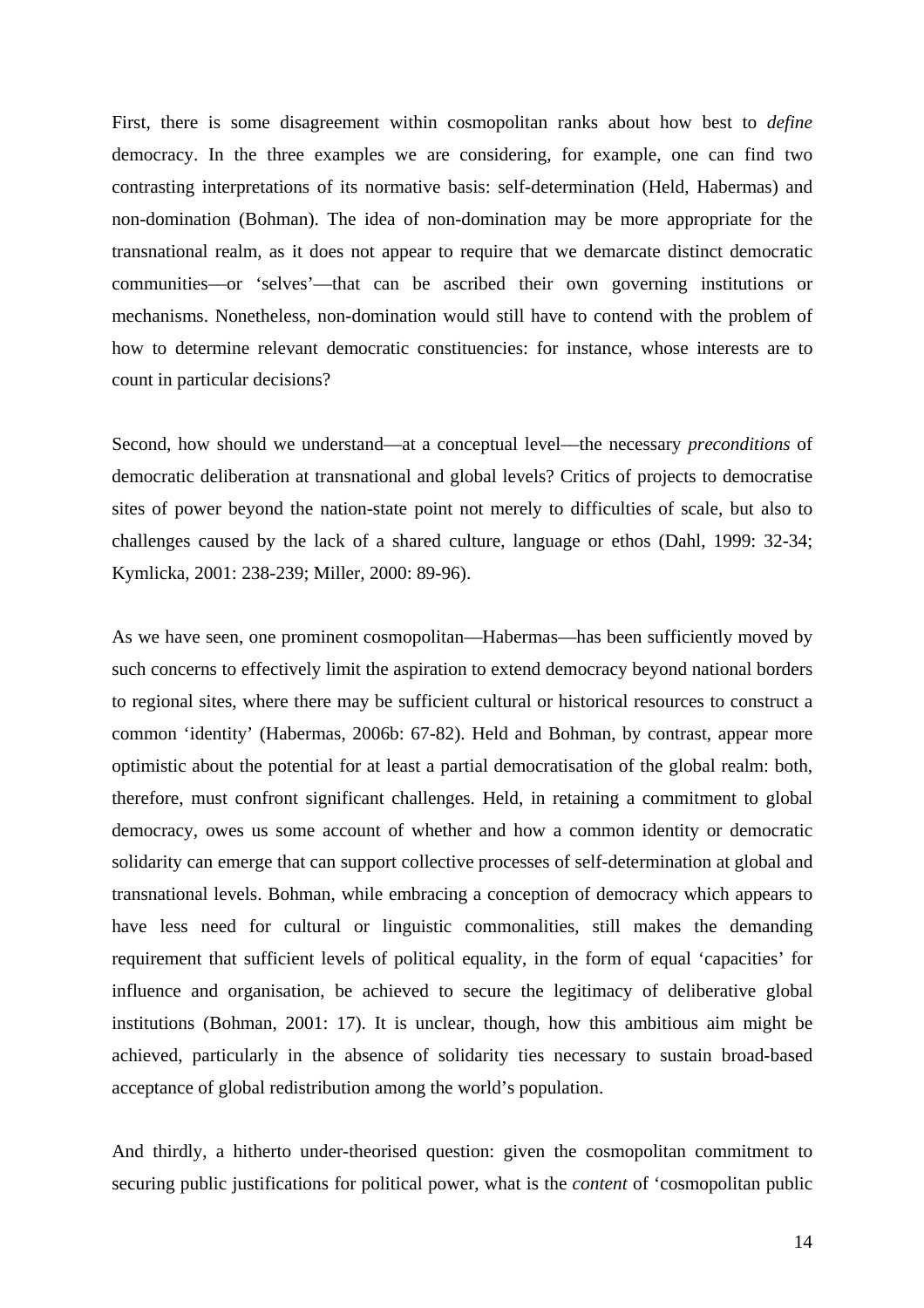reason'? Or, to put the question another way: on what terms can global or transnational institutions reasonably justify their coercive acts and in what terms can cosmopolitan citizens reasonably contest these actions and justifications?

The idea of public reason within liberal accounts is, as we have seen, to provide a 'shared terrain for deliberation', a store of common values or reasons that can form the basis for ongoing transnational or global deliberation. Cosmopolitans appear to require a similar conception, given their commitment to securing justifications for global democratic decisions and institutions that all affected parties can 'accept' or 'reasonably assent to'. But when cosmopolitans do provide accounts of the content of global public reason, they tend to draw on ideas and values that some liberals may regard as 'comprehensive' and, therefore, potentially intolerant in circumstances of global plurality (Benhabib, 2006: 43ff).

For instance, Held's lists of cosmopolitan principles include the 'equal moral status of persons' and the idea of 'active agency', understood as 'the the capacity of human beings to reason self-consciously, to be self-reflective, and to be self-determining' (Held, 2002a: 24- 26). As Held concedes, these ideas are 'intertwined with liberalism and the Enlightenment' and 'clearly tied to particular traditions and places' (Held, 2002a: 25). The difficulty with these types of arguments is that they appear to entail judgements about ultimate human value––or, if you like, the 'good'––over which one can expect substantial disagreement within global contexts.<sup>10</sup> Therefore, Held's assertion that his theory 'builds on principles that all could assent to' arguably requires more defence and clarification than it is given (Held, 2002b: 313).

Cosmopolitans do, however, have a powerful strategy for combating charges of intolerance.<sup>11</sup> They argue that their willingness to allow more comprehensive liberal ideals into global public reasoning (and by extension to exclude or marginalise non-liberal ideals) goes handin-glove with a recognition that the *interpretation* of these ideals is determined in public

 $\overline{a}$ 

 $11$  It should be noted that, for their part, cosmopolitans are highly critical of Rawls's attitude towards pluralism; they believe that his willingness to tolerate non-democratic peoples leads him to neglect the interests of individuals, particularly those within non-democratic societies who may be campaigning for progressive reforms (McCarthy, 1997: 213) And Held argues that a commitment to pluralism should actually encourage us to accept his expansive list of cosmopolitan principles, as it is only in societies that structure their institutions in accordance with these principles that 'value pluralism' and 'social pluralism' can 'flourish' (Held, 2005: 19).

<sup>&</sup>lt;sup>10</sup> It may also be the case that some of Held's cosmopolitan values, particularly the idea of 'active agency', would even be inadmissible as public reasons within a liberal democratic society, at least according to the Rawlsian ideal of public reason (see Rawls, 1999: 146).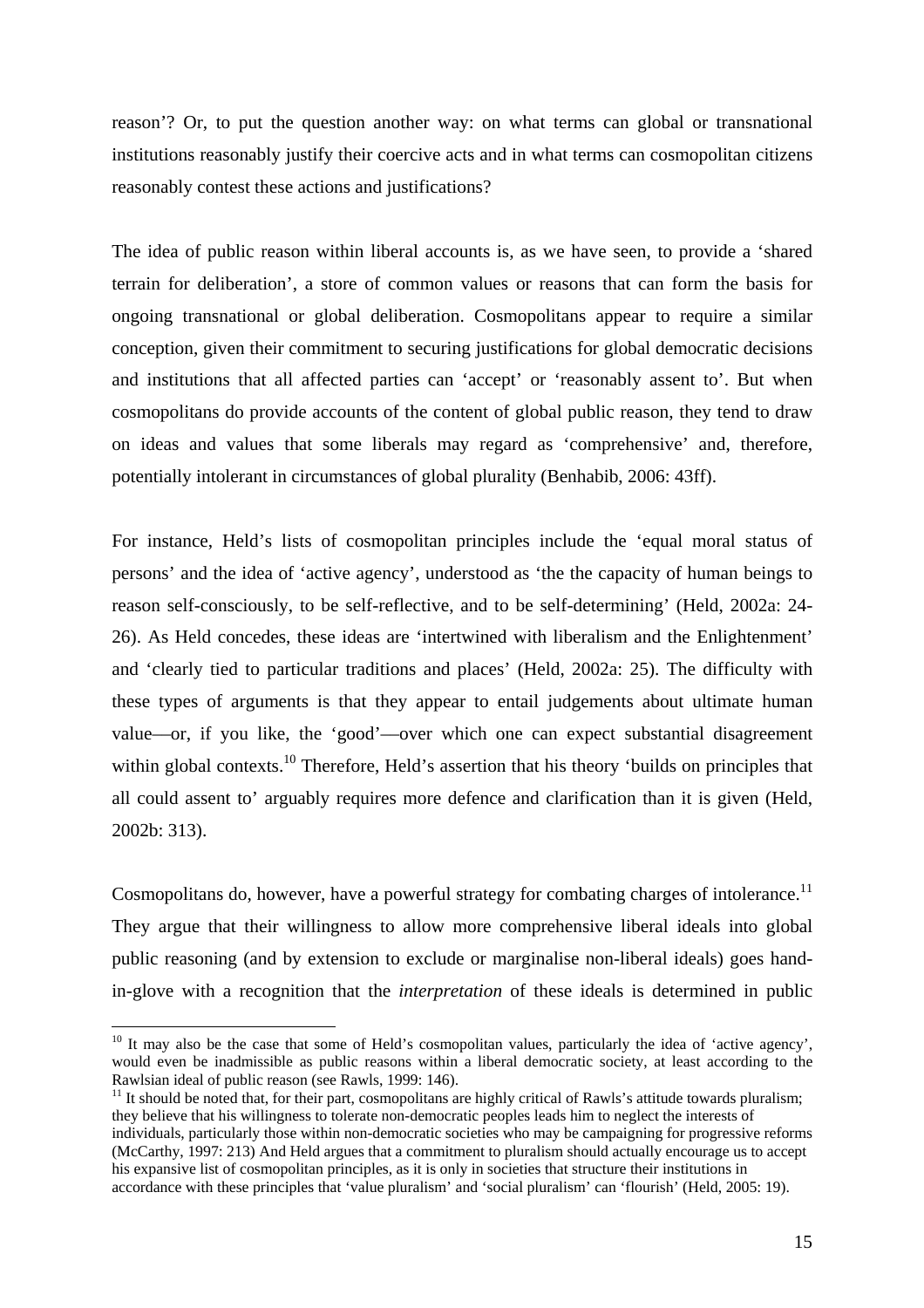reasoning: as Held puts it, 'the elucidation of their meaning cannot be pursued independently of an ongoing dialogue in public life' (Held, 2002a: 32). Bohman develops this idea by claiming that 'republican freedom' entails 'the capacity of citizens to amend the basic normative framework, the power to change the ways in which rights and duties are assigned' (Bohman, 2005: 108). In this respect, global governance institutions may be able to publicly justify their actions by invoking more comprehensive ideals than would be permitted in Rawlsian public reason *provided* that the interpretation of these ideals is open to further revision and reinterpretation. Cosmopolitan public reason, then, is at once more comprehensive and more dynamic than the account defended by Rawls.

There is, though, one more critical observation to make, which, in a way, applies to both liberal and cosmopolitan approaches. Liberals presuppose radically different conceptions of deliberation in domestic and international contexts: the former is the public reason of a democratic community of citizens, comprising a wide range of civil, political and social rights, whereas the latter is the public reason of a society of equal peoples, comprising a minimal range of human rights. The former allows for democracy, whereas the latter seems to guarantee only fair terms of negotiation between peoples. Cosmopolitans apparently see little difference in the nature and content of deliberation in domestic and international contexts: both can be conceptualised as a democratic process of public reasoning between free and equal citizens and both appear to be realisable within broadly similar institutional frameworks.

However, the best approach may, in fact, reside somewhere between these positions? In other words––*contra* cosmopolitanism––we might expect to see differences between democratic deliberation in domestic and transnational contexts, but––*contra* liberalism––that difference need not be so radical that it precludes the very possibility of democratic deliberation beyond the nation. In order to transcend the current impasse between liberals and their cosmopolitan critics, it is helpful to explore alternative, more critical, accounts which appear to stake out such an approach.

### *3. Critical approaches*

Critical approaches, like their cosmopolitan cousins, value deliberation as a means of democratising the global arena. In their emphasis on the 'software' of deliberative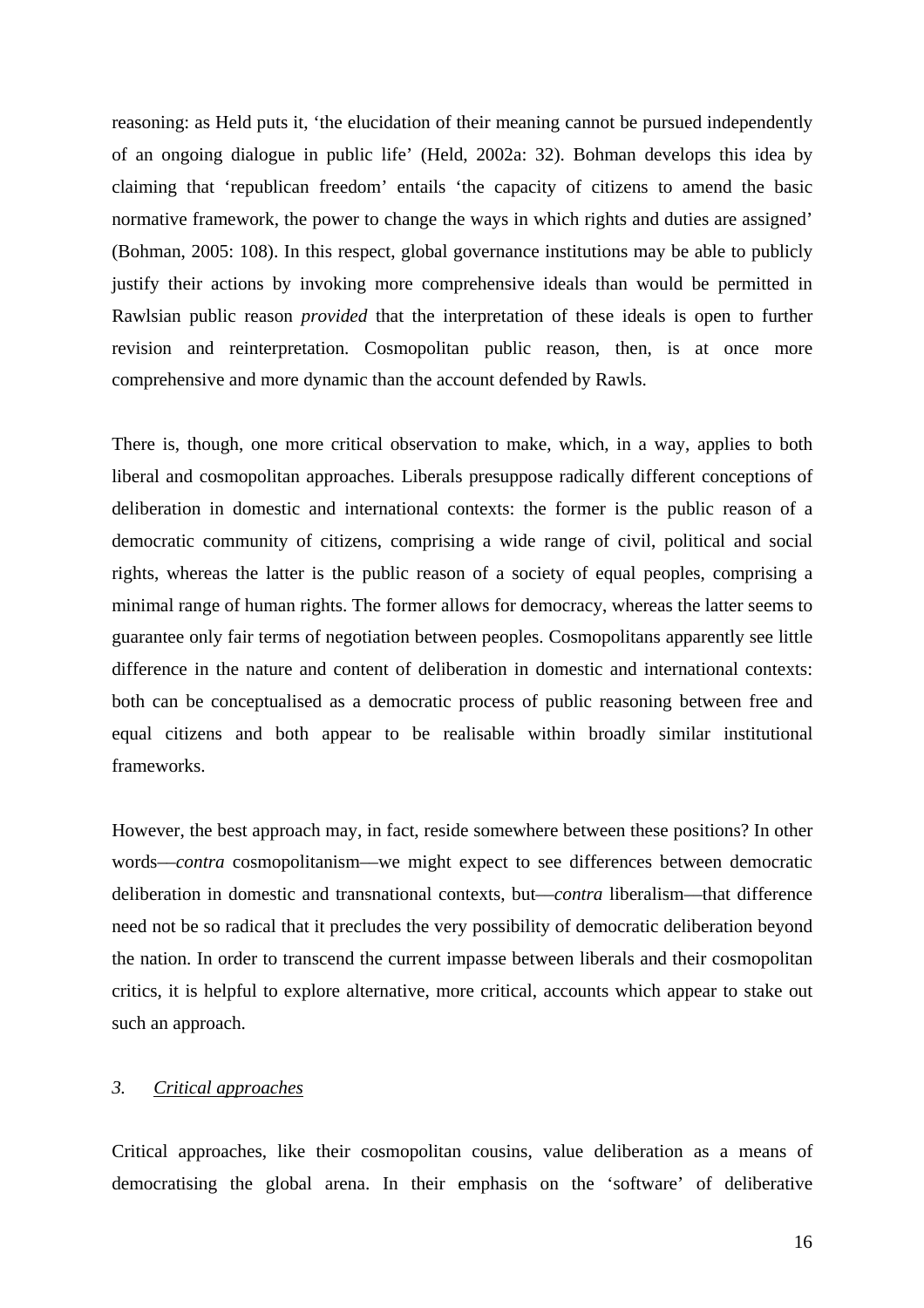democracy––discourses and communication––rather than its 'hardware'––formal institutional structures––critical theorists offer a vision of transnational democracy that contrasts with the cosmopolitan approaches discussed above (Dryzek, 2000: 122). The critical approach identifies 'discourses' as the object of deliberation and civil society activists as the principal agents of deliberation; deliberation is important because it constitutes a means of reflexively challenging––democratising––the discourses that order and structure complex processes of global governance.

This sketch is highly influenced by the model of transnational democracy advanced recently by John Dryzek (1999; 2000; 2006). Interestingly, given the note on which we concluded our discussion of cosmopolitan approaches, Dryzek explicitly states that: 'democratic governance in the international system must…look very different from democratic government within states' (Dryzek, 2006: 161). This claim is partially supported through Dryzek's acceptance of the idea that the international realm is best understood as embodying 'governance without government' (Dryzek, 1999: 33). This means that it lacks the stable hierarchical structures or 'sovereign centres of power' that can be found in domestic democratic regimes. In the absence of this sort of 'government' the international order relies more on 'governance', defined as 'the creation and maintenance of order and the resolution of joint problems in the absence of…binding decision structures' (Dryzek, 2000: 120).

Dryzek criticises what he sees as the cosmopolitan aspiration to recreate institutions of the nation state at transnational and global levels, suggesting that such a move would merely replicate the vicissitudes of those institutions on a much larger scale: specifically problems of 'constitutional excess' and 'excessive administration' (Dryzek, 2006: 136-143). At the same time, he emphatically rejects the liberal claim that democracy in the international realm is impossible. Instead, he draws on a novel interpretation of deliberative––or as he sometimes calls it, 'discursive'––democracy as a basis for his radical reformist agenda (Dryzek, 2000: 3).

Dryzek's deliberative approach is built on a quasi-sociological theory of the key role that discourses play in shaping governance in the international system. He defines a discourse as:

'a shared set of concepts, categories, and ideas that provide its adherents with a framework for making sense of situations, embodying judgements, assumptions,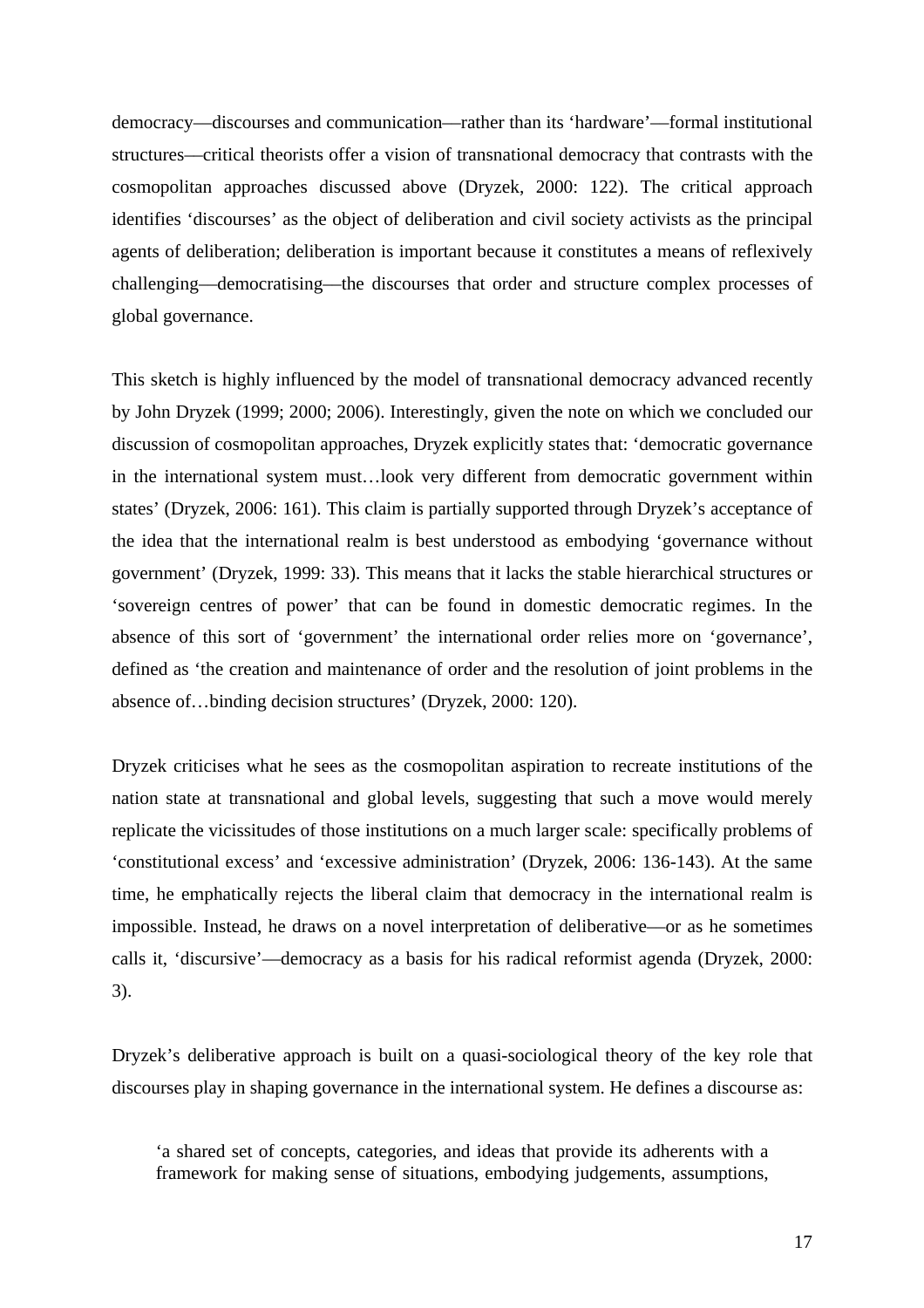capabilities, dispositions, and intentions. It provides basic terms for analysis, debates, agreements, and disagreements. Its language enables individuals who subscribe to it to compile the bits of information they receive into coherent accounts organized around storylines that can be shared in intersubjectively meaningful ways' (Dryzek, 2006: 1).

The list of examples he gives includes 'market liberalism', 'globalization', 'realism', 'sustainable development', and 'human rights' (Dryzek, 2006: 2). Discourses play a key role in orientating or 'co-ordinating' the various regimes, behavioural norms and cooperative arrangements that comprise practices of global governance. Global policy agendas and decisions are often determined according to the outcome of contests between competing discourses. According to Dryzek, projects for democratising global governance should focus on democratising these discourses.

The idea of democratising a discourse or a conflict of discourses is, to put it mildly, rather opaque. Dryzek goes to great lengths, therefore, in explaining how it might be achieved. He begins by contrasting his approach to those which emphasise 'high level' deliberation within formal processes of negotiation: he has in mind the kind of deliberation that takes place between state representatives or within institutions like the UN. This kind of deliberation–– which is rather like that envisaged by the liberal account we explored earlier—is criticised as insufficiently democratic, because it does not provide 'opportunities for participation by all those affected by a decision' (Dryzek, 2006: 27). Against this approach, Dryzek looks to another strand in deliberative democratic theory 'which looks to the potential for diffuse communication in the public sphere that generates public opinion that can in turn exercise political influence' (Dryzek, 2006: 27). His hope is that civil society activists and non governmental organisations can act as bearers of democratic values within transnational public spheres. They can perform this function insofar as they are able to criticise, contest and change the terms of dominant discourses or the balance of power between competing discourses (Dryzek, 2000: 131).

This 'transnational democracy' is realised 'in communicatively competent decentralized control over the content and relative weight of globally consequential discourses' (Dryzek, 2006: 154). The civil society actors who contest the terms of global governance should not actively seek entry to sites of collective decision making (Dryzek, 2006: 62). This is because within such sites, deliberative practices are often overwhelmed by the competition to win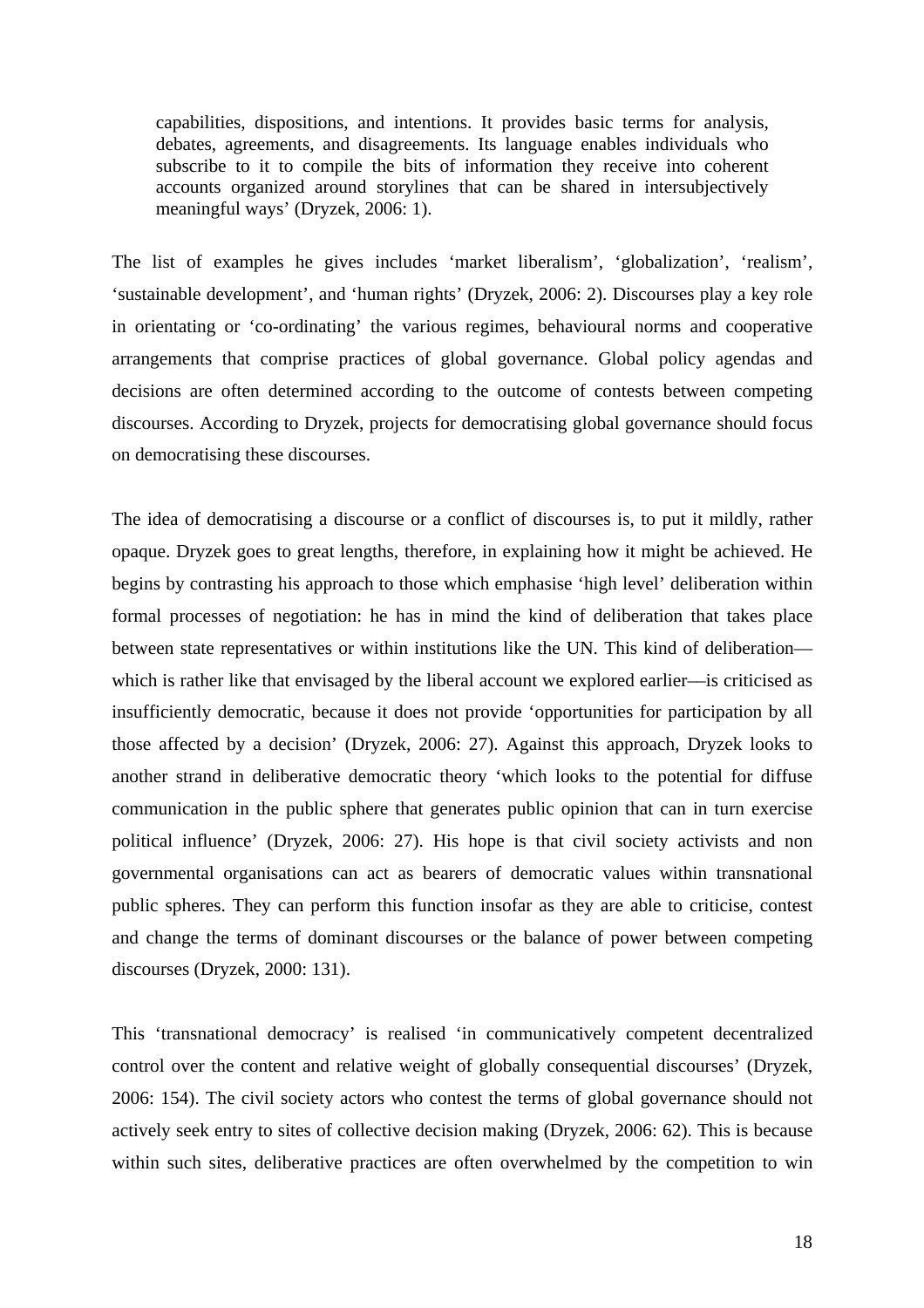control over decision making; genuine deliberation is more likely to take place over longer periods of time in informal sites, where the costs of moderation and changing positions are less high (Dryzek, 2006: 54-58). In addition, civil society actors should contest discourses in such a way that they increase the scope for 'reflexive action' (Dryzek, 2006: 115). This means, amongst other things, that they educate publics about the nature and terms of dominant discourses, reveal their contingent and changeable nature, and encourage a process of critical reflection on their adequacy and acceptability. Dryzek embellishes the requirements of this kind of communication by claiming that it must be 'first, capable of inducing reflection, second, non-coercive, and, third, capable of linking the particular experience of an individual or group with some more general point or principle' (Dryzek, 2006: 52).

In elaborating this distinctive approach, Dryzek makes a valuable contribution to the emerging debate on 'deliberative global politics'. His account of the nature and role of discourses is particularly useful, lending his theory a sociological complexion that underscores its plausibility. At the same time, his vision of a deliberative global politics is open to a number of critical questions.

First, it is not clear to us that the critical approach succeeds *on its own* terms in democratising discourses. In particular, given that Dryzek criticises liberal approaches for failing to secure 'opportunities for participation by all those affected by a decision' in transnational deliberation, it is surprising that his own theory lacks an account of widening access or increasing participation. Perhaps he assumes that a vanguard of transnational civil society activists will be able to effectively represent the interests of affected parties in deliberative contestation, though little is said to substantiate this aspiration. James Bohman articulates the powerful objection that Dryzek's discursive approach may be 'insufficiently democratic' because 'it cannot compensate for differing capacities for organization among [civil society] groups' (Bohman, 2001: 17). In fact, cosmopolitan approaches may claim superiority in this respect: given that they remain committed to developing institutional 'hardware' to go alongside the 'software' of transnational public spheres, they can suggest various means–– elections, referenda, sampling––of incorporating citizens directly within these institutions (Bohman, 2001: 18).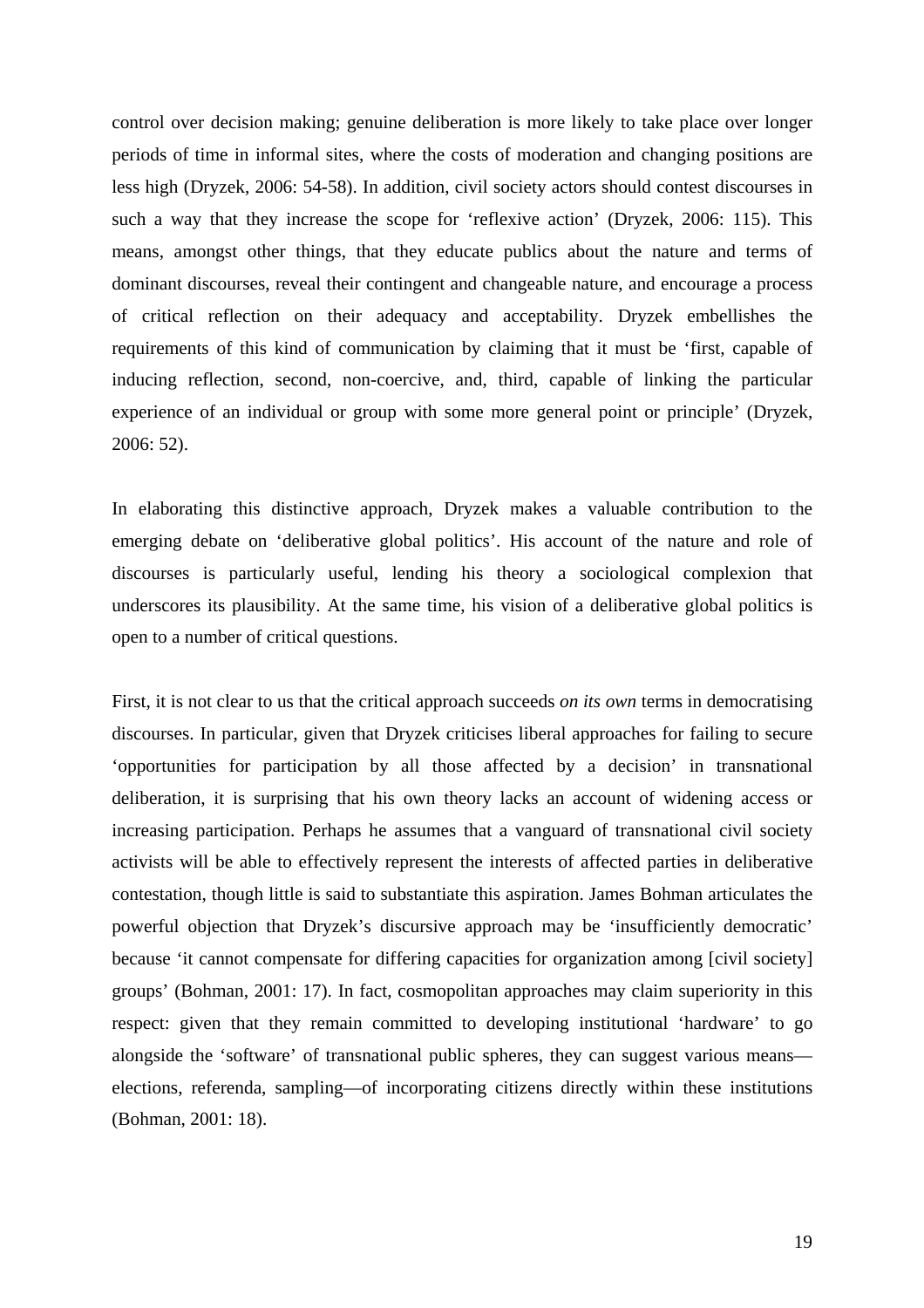Second, we make the related point that Dryzek may prematurely drive a wedge between the deliberative and decision making aspects of transnational democracy. He appears to want to 'save' civil society from being sullied by the grubby realities of political decision making; in so doing, he effectively abandons the aim of democratising decision making processes in order to preserve a space for 'authentic' deliberation in transnational public spheres (Dryzek, 1999: 44). While this aim is laudable, it may be guilty of overlooking the possibility–– perhaps even necessity––of opening up existing transnational decision making bodies to greater democratic accountability. It also denies what may be a legitimate desire on the part of civil society activists or non governmental organisations to directly influence, or engage in, these decision making processes. 12

Our third and final concern returns to a recurring theme in this discussion and relates to the nature and content of 'reflexive' deliberation. Does an authentically reflexive process of deliberation require some account of the 'general interest' that Dryzek does not fully elaborate? This question is occasioned by Dryzek's statement that reflexive deliberation must be 'capable of linking the particular experience of an individual or group with *some more general point or principle*' (Dryzek, 2006: 52). The precise nature of a 'more general point or principle' is left unspecified, though apparent affirmations of 'tolerance and enlightenment' and 'universalistic discourses such as human rights and liberalism' may provide some clue as to what it entails (Dryzek, 2006: 20-21).

The lack of a fuller account is a serious omission: a key challenge for any theory of democratic deliberation is to indicate how the 'particular' and the 'general' can be brought together. To use a less philosophically loaded vocabulary, it must give some indication of how deliberation that incorporates a plurality of opinions can generate an outcome that, somehow, can be seen as legitimate or acceptable from the perspective of all involved. And this leads us back to the idea of 'public reason' or 'public justification' that occupies liberal and cosmopolitan theorists.

That this question arises in the context of Dryzek's critical approach is perhaps surprising. In focusing on deliberation within transnational civil society, rather than decision making

 $12$  This point is made forcibly by Molly Cochran in her sympathetic critique of Dryzek's theory; her own 'pragmatist' approach––presented as an alternative to the 'deliberative' models advanced by Bohman and Dryzek––allows for the possibility that 'international public spheres' can be conceptualised as 'institutions' in their own right, with some degree of 'public authority' (Cochran, 2002: 532).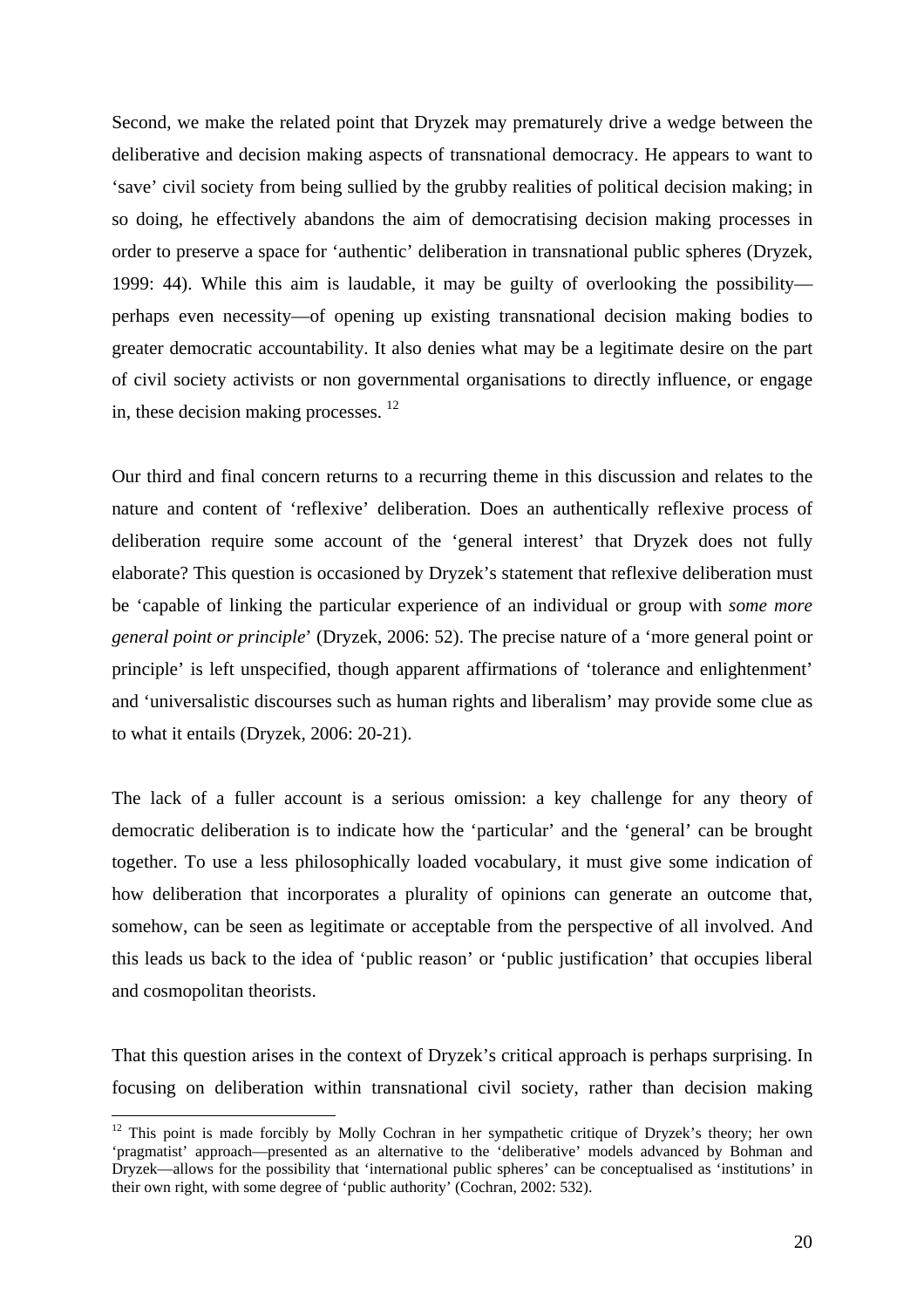bodies, he might be thought to avoid these kinds of concerns: after all, the need for a conception of public justification or public reason is often assumed to arise only in the context of binding decisions or institutions backed by *force*. 13

The question emerges because Dryzek still needs to invoke some concept of a 'general point or principle' to gauge the reflexivity––and, therefore, the democratic pedigree––of deliberation in that sphere. Without such a generalising perspective, it would prove difficult to criticise deliberative processes that are hijacked by sectional interests or to demarcate a line between 'civil' and 'uncivil' society (Dryzek, 2006: 59). If we are to accept Dryzek's claim that deliberation must involve an 'implicit appeal' to 'universal standards'––and infer from this that it is these 'universal standards' that may lend some content to the idea of a 'general point or principle'––then we are entitled to ask of him that he say more to elaborate and defend this claim (Dryzek, 2000: 69). In particular, how can his critical approach deal with the problem of global disagreement over such standards?

### **3. The importance of critical reflection in deliberative global governance**

Despite their differences, all three approaches identify deliberation as a uniquely suitable means of enhancing the legitimacy of global governance. There are, of course, clear lines of contact between the different paradigms: for instance the cosmopolitan republicanism of James Bohman resembles, at least to some degree, the discursive approach of John Dryzek. Despite these porous boundaries, we hope that distinguishing between the three paradigms enables us to cast light on the literature as it stands. We shall conclude our paper with a brief discussion of a core theme that manifests itself, in different ways, in all three perspectives: *critical reflection*.

Deliberation is presented by liberals, cosmopolitans, and critical theorists alike as a uniquely suitable tool of critical reflection at the global level. 'Deliberative reflection', we might say, is a means for international and global political actors––whether identified as state representatives, NGOs, or even individual 'citizens of the world'––to determine, re-interpret and in some cases transform the principles and values that regulate their cooperative activities. The importance of reflection is made explicit in cosmopolitan and critical accounts,

<sup>&</sup>lt;sup>13</sup> We use 'force' in this context to refer specifically to violence backed by police or military violence.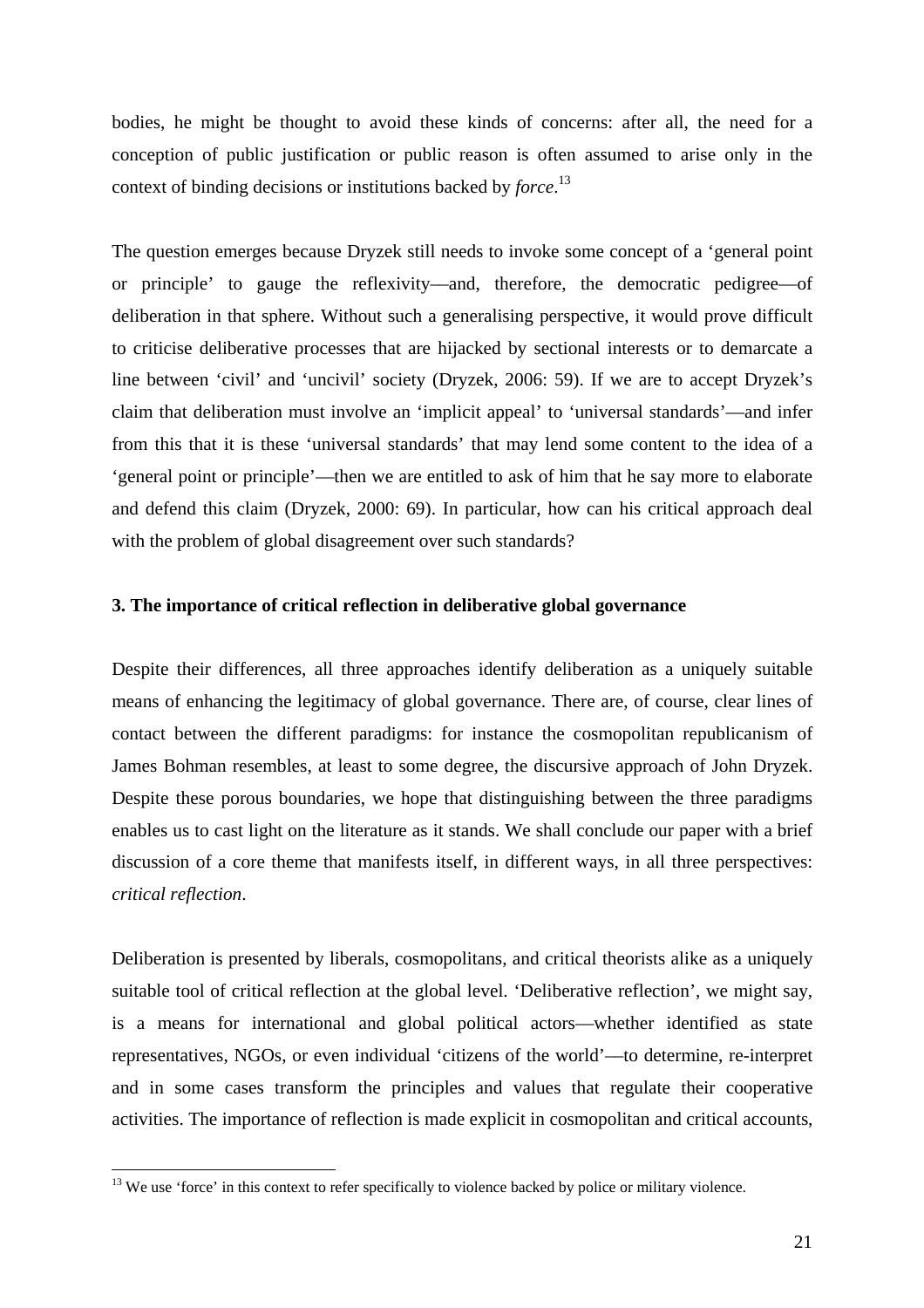though it is also present, albeit to a less prominent degree, in liberal approaches: it is clear that 'global public reason'––or the 'public reason of a society of peoples'––can be a basis for interpreting common values such as human rights or the laws of war (even if it is less clear whether and how these values can be radically re-interpreted or even changed in and through global public reasoning).

In fact, it may be possible to position our three paradigms on an informal spectrum, according to the extent of deliberative reflection they require: at one end of the spectrum would be the liberal approach of Rawls, in which the terms of discussion (the law of peoples) are established but *up for interpretation*; at the other end of the spectrum would be the critical approach of Dryzek, in which the terms of discussion themselves appear to depend on the outcome of a discursive praxis; in the middle would be the various cosmopolitan approaches, with Held closer to the liberal position and Bohman closer to the critical position. This is a somewhat stylised exercise, involving what may be undue simplification, but it does give some indication of the different *priorities* of each perspective when it comes to embedding reflective practices in the global arena.

The attractiveness of deliberative reflection is highlighted when we bear in mind the extensive uncertainty and disagreement about global governance, in theory and in practice, which currently obtains. This uncertainty and disagreement means that attempts to 'fix' the normative basis of global governance may appear premature. And here lies the rub.

As the critical approaches to this question suggest, it is the contested - *and contestable* status of many areas of global governance (including its definition) that mark out this discussion as one of both 'reflection' and *'performance'*. That is to say, at the same time as we delineate the terms, spaces and participants in any emergent theory of deliberative global governance, we necessarily straddle positive and normative positions, constructing, as we do, a (limited) range of legitimate questions that can be asked. As Robert Keohane (2006: 3) recently argued, in a discussion of legitimacy, "[t]he view that agreement by states, according to institutionalized rules, guarantees legitimacy relies on a deeply statist normative theory." Importantly, Keohane takes the point a step further to suggest the contingency and, therefore, the malleability of such norms. He suggests: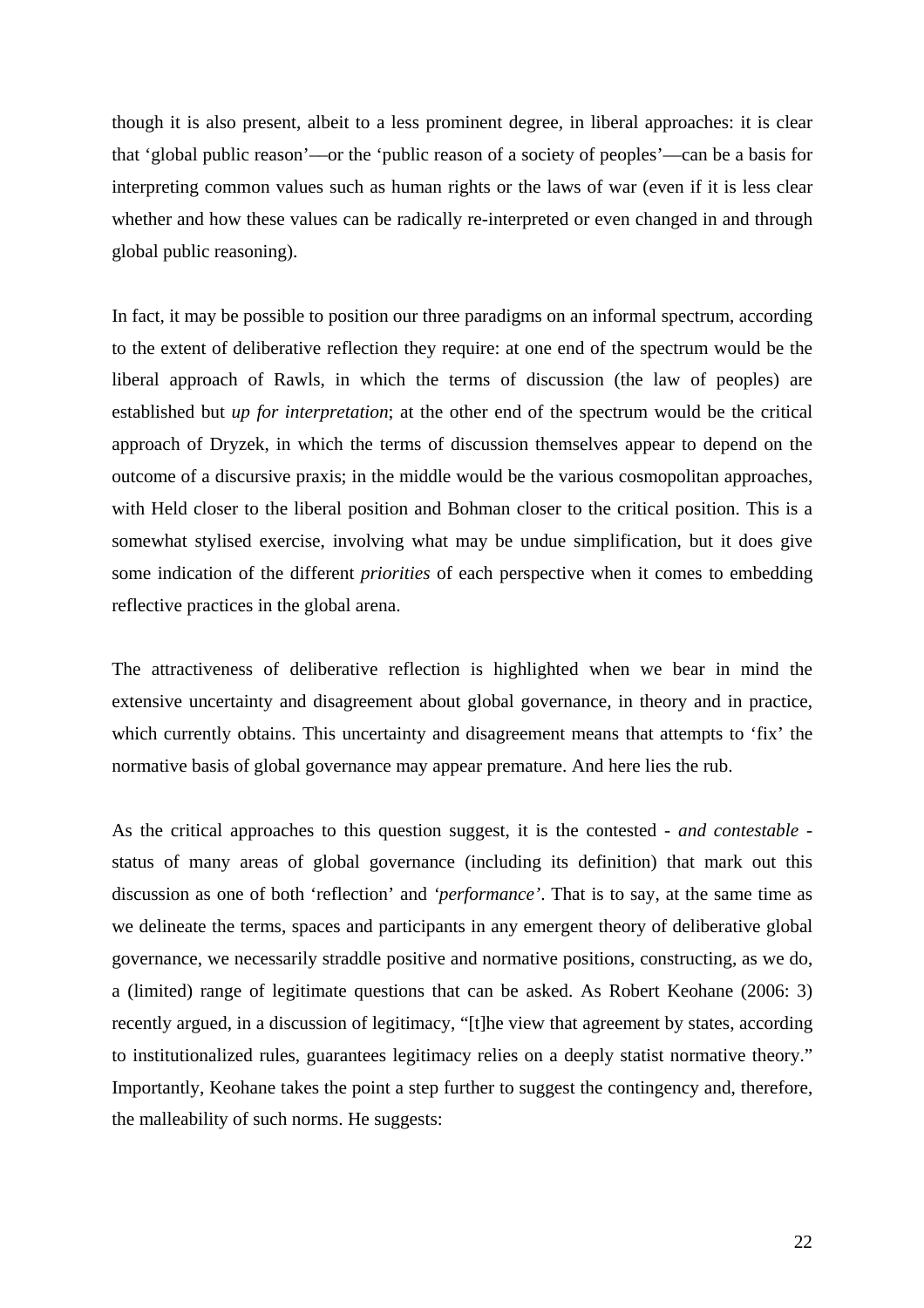…as democracy has become more widely accepted as the best form of government domestically, its international analogues have also made inroads. Demands for multilateral organizations to become more accountable to "civil society" rather than simply to states have proliferated. Insofar as these views become widespread, the sociological legitimacy of statism will decline and multilateral organizations will need to find new bases for their claims of legitimacy in the 21st century.

On this view the spread of deliberative ideas may itself be a constitutive element of the growth of deliberative global governance. What may also be required then is not simply the articulation and defence of deliberative principals, but also, an ongoing sociology of knowledge of the migration of deliberative ideals through global institutions and agents like global civil society?

 In lieu of such praxis, however, we have been concerned with the politics and pluralism of deliberative global governance (broadly conceived). Liberals, cosmopolitans and critical theorists can claim that they foreground (in quite different ways) the fact of pluralism in their accounts; in fact, they allow that pluralism may––over time––generate quite different interpretations of the normative basis of global politics. This process can occur in and through ongoing processes of global deliberation, provided, that is, such deliberation is sufficiently reflective. Deliberation is valued, therefore, not merely as an exotic 'add-on' to existing decision-making institutions, but as a means of continually assessing the nature, basis and design of these institutions. This, we submit, is the distinctive feature of deliberative approaches to global governance. None of the deliberative paradigms discussed above are perfect; problems were identified with each that need to be addressed if they are to be developed into compelling guides for reforming global governance. Nonetheless, we hope that we have said enough to demonstrate the worth and originality of this emerging theoretical landscape.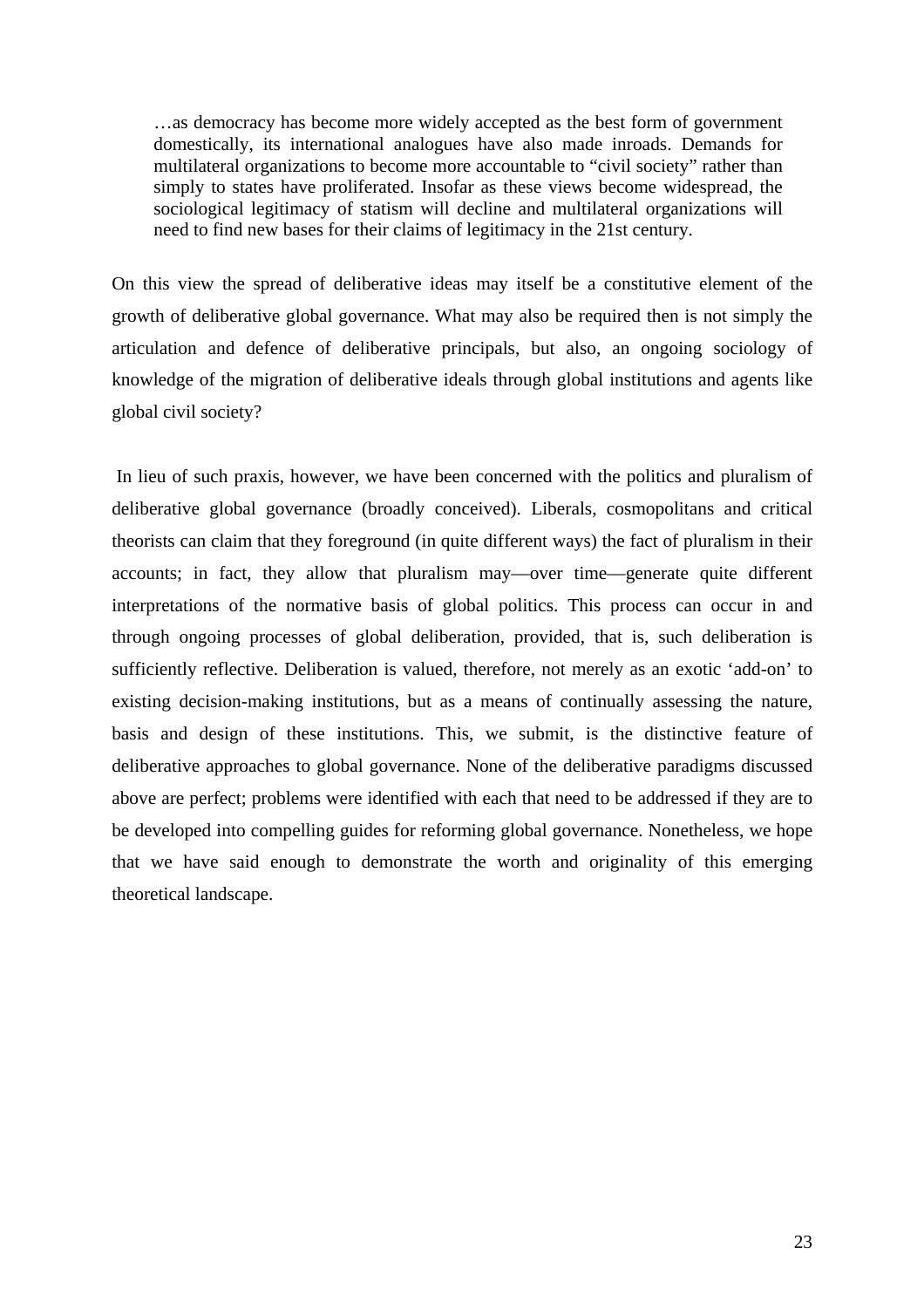## **Bibliography**

- Archibugi, D. and D. Held, (eds.) (1995) *Cosmopolitan Democracy: an Agenda for a New World Order*. Cambridge: Polity
- Benhabib, S. (2006) *Another Cosmopolitanism: Hospitality, Sovereignty and Democratic Iterations*, Oxford: Oxford University Press.
- Bohman, J. (1996) *Public Deliberation: Pluralism, Complexity, and Democracy*, Cambridge, Mass.: The MIT Press.
- Bohman, J. (1999) 'International regimes and democratic governance: political equality and influence in global institutions', *International Affairs*, 75(3), 499-513.
- Bohman J. (2001), 'Cosmopolitan Republicanism', *The Monist*, 84(1): 3-22.
- Bohman J. (2004) 'Republican Cosmopolitanism', *The Journal of Political Philosophy*. 12(3): 336-352
- Bohman, J. (2005) "Is Democracy a Means to Global Justice? Human Rights and the Democratic Minimum," *Ethics and International Affairs* 19(1), 101-116.
- Bohman, J. (2007) *Democracy Across Borders: From Dêmos to Dêmoi*, Cambridge, Mass.: The MIT Press.
- Bohman, J. and W. Rehg, (eds) (1997). *Deliberative Democracy: Essays on Reason and Politics* Cambridge, Mass.: The MIT Press.
- Buchanan, A. (2004) *Justice, Legitimacy, and Self-Determination: Moral Foundations For International Law* Oxford: Oxford University Press.
- Buchanan, A. and R. O. Keohane, (2006) 'The Legitimacy of Global Governance Institutions', *Ethics and International Affairs*, 20(4), 405-437.
- Brom, F. W. A. (2004), 'WTO, Public Reason and Food: Public Reason in the "Trade Conflict" on GM-Food', *Ethical Theory and Moral Practice*, 7: 417-431.
- Cochran, M. (2002) 'A Democratic Critique of Cosmopolitan Democracy: Pragmatism From the Bottom-Up', *European Journal of International Relations,* 8(4): 517-548.
- Cohen, J. (1997) 'Deliberation and Democratic Legitimacy', in Bohman and Rehg, (eds). *Deliberative Democracy: Essays on Reason and Politics.*
- Cohen, J. (2004) 'Minimalism About Human Rights: The Best We Can Hope For?,' *Journal of Political Philosoph*y, 12(2): 190-21*3.*
- Cohen, J. and Sabl, C. (1997) 'Directly-Deliberative Polyarchy', *European Law Journal,*  3(4): 313-342.
- Dahl, R. A. (1999) 'Can international organizations be democratic? A sceptic's view', in I. Shapiro & C. Hacker-Cordón (eds.) *Democracy's Edges*, Cambridge: Cambridge University Press.
- Dryzek, J. S. (1999) 'Transnational Democracy', *Journal of Political Philosophy*, 7(1): 30-51.
- Dryzek, J. S. (2000) *Deliberative Democracy and Beyond: Liberals Critics Contestations* Oxford: Oxford University Press.
- Dryzek, J. S. (2006) *Deliberative Global Politics: Discourse and Democracy in a Divided World*. Cambridge: Polity.
- Elster, J (ed.) (1998) *Deliberative Democracy*. New York: Columbia University Press
- Falk, R. (1998) *Law in an Emerging Global Village: A Post-Westphalian Perspective*. Ardsley, N.Y.: Transnational Publishers.
- Fishkin and Laslett (eds.) (2003) *Debating Deliberative Democracy.* London: Blackwell Publishing
- Fine, R. (2005) 'Cosmopolitanism: A Social Science Research Agenda', in G. Delanty (ed.) *Handbook of Contemporary European Social Theory*, London: Sage.